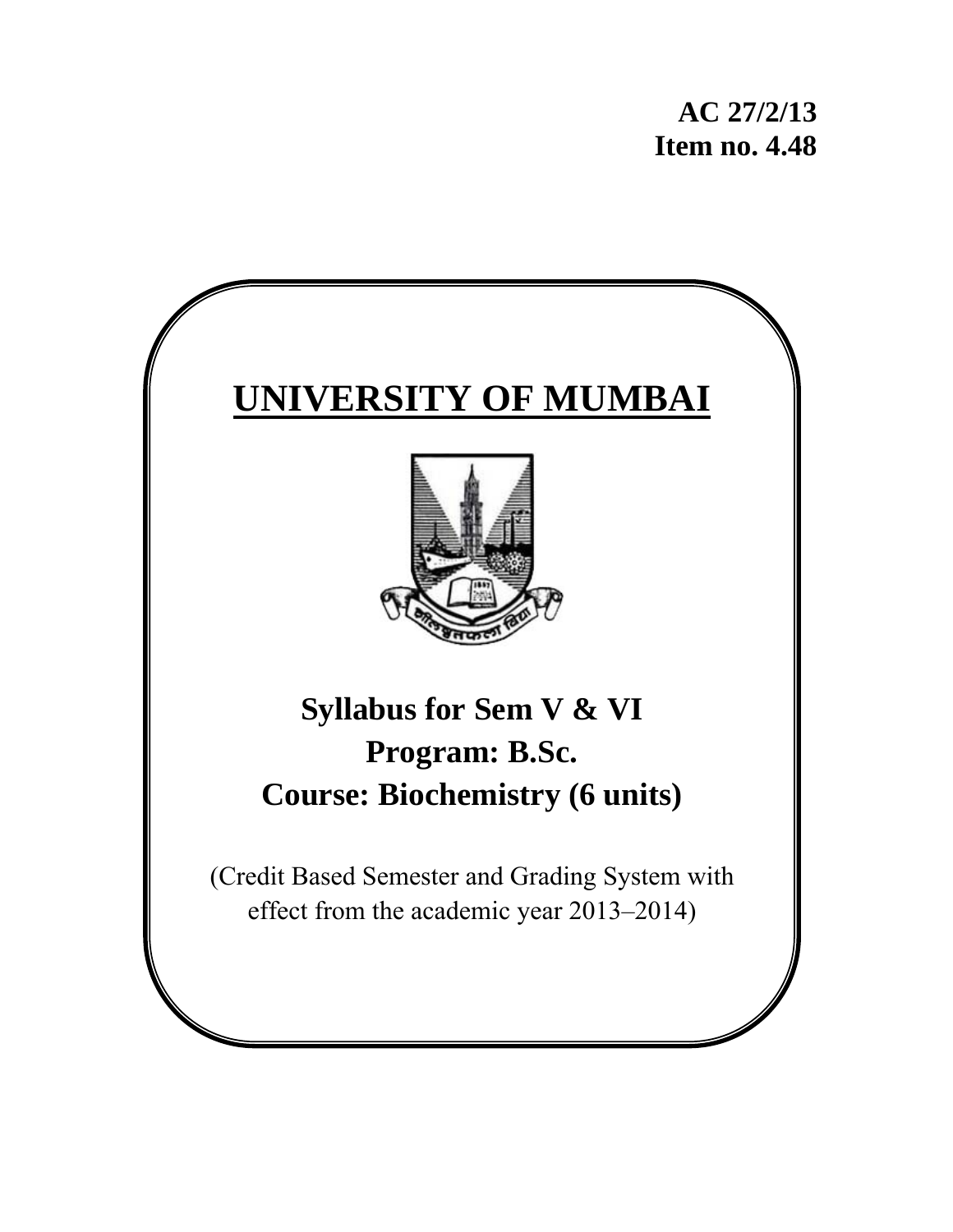#### **T.Y.B.Sc. –BIOCHEMISTRY-(6 Units) Syllabus Credit Based and Grading System To be implemented from the Academic year 2013-2014**

|                 |              | т пеог у                                                                                        |                |              |
|-----------------|--------------|-------------------------------------------------------------------------------------------------|----------------|--------------|
| Course          | <b>UNIT</b>  | <b>TOPICS</b>                                                                                   | <b>Credits</b> | L / Week     |
|                 |              | <b>Metabolism &amp; Analytical Techniques-I</b>                                                 |                |              |
|                 | $\mathbf I$  | Carbohydrate Metabolism                                                                         |                | $\mathbf{1}$ |
| <b>USBCH501</b> | $\mathbf H$  | Bioenergetics & Oxidative<br>Phosphorylation                                                    | 2.5            | 1            |
|                 | III          | Chromatography                                                                                  |                | $\mathbf{1}$ |
|                 | IV           | pH and Buffers & Vitamins                                                                       |                | 1            |
|                 |              | <b>Environmental Science</b>                                                                    |                |              |
|                 | L            | Air                                                                                             |                | $\mathbf{1}$ |
| <b>USBCH502</b> | $\mathbf{I}$ | Water & Water treatment                                                                         | 2.5            | $\mathbf{1}$ |
|                 | III          | Soil & Noise                                                                                    |                | 1            |
|                 | IV           | Energy, Industrial Pollutants and<br><b>Environmental Monitoring</b>                            |                | 1            |
|                 |              | <b>Advanced Genetics &amp; RDT</b>                                                              |                |              |
|                 | I            | DNA Replication & Repair                                                                        |                | $\mathbf{1}$ |
|                 | $\mathbf{I}$ | Transcription & Translation                                                                     |                | 1            |
| <b>USBCH503</b> | Ш            | Recombinant DNA Technology<br>(RDT)                                                             | 2.5            | 1            |
|                 | IV           | RDT Recombinant DNA Technology<br>(RDT) techniques                                              |                | $\mathbf{1}$ |
|                 |              | <b>Immunology and Pathophysiology- I</b>                                                        |                |              |
|                 | $\mathbf I$  | Human immune system                                                                             |                | $\mathbf{1}$ |
|                 | $\mathbf{I}$ | Antigen-Antibody interactions                                                                   |                | 1            |
| <b>USBCH504</b> | III          | Metabolic disorders, Blood related<br>diseases & Cardio Vascular System<br>and related diseases | 2.5            | 1            |
|                 | IV           | Cancer                                                                                          |                | $\mathbf{1}$ |

#### **SEMESTER V Theory**

#### **Practicals**

| <b>USBCHP05</b> | Practicals of Course USBCH 501 + Course<br>USBCH 502 |  |
|-----------------|------------------------------------------------------|--|
| <b>USBCHP06</b> | Practicals of Course USBCH 503 + Course<br>USBCH 504 |  |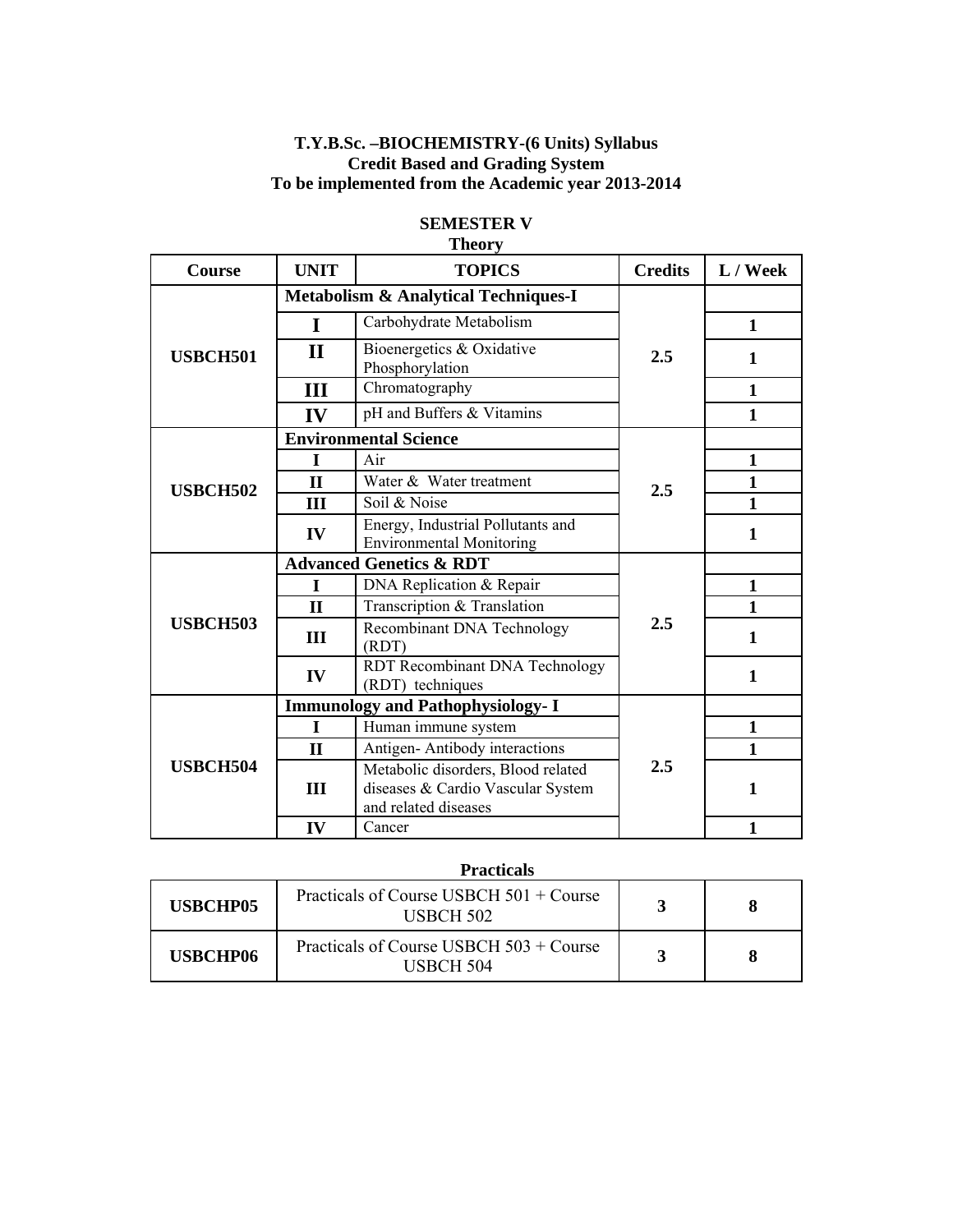#### **T.Y.B.Sc. –BIOCHEMISTRY-(6 Units) Syllabus Credit Based and Grading System To be implemented from the Academic year 2013-2014**

|                 | <b>Theory</b> |                                                            |                |              |  |
|-----------------|---------------|------------------------------------------------------------|----------------|--------------|--|
| Course          | <b>UNIT</b>   | <b>TOPICS</b>                                              | <b>Credits</b> | L / Week     |  |
|                 |               | <b>Metabolism &amp; Analytical Techniques-II</b>           |                |              |  |
|                 | I             | Lipid metabolism                                           |                | $\mathbf{1}$ |  |
| <b>USBCH601</b> | $\mathbf{I}$  | Amino acid and protein<br>metabolism & Endocrinology       | 2.5            | 1            |  |
|                 | III           | Centrifugation and Spectroscopy                            |                | 1            |  |
|                 | IV            | Electrophoresis                                            |                | 1            |  |
|                 |               | <b>Nutrition &amp; Pharmacology</b>                        |                |              |  |
|                 | I             | Nutrition                                                  |                | $\mathbf{1}$ |  |
| <b>USBCH602</b> | $\mathbf{I}$  | Diet Management                                            | 2.5            | $\mathbf{1}$ |  |
|                 | III           | Pharmacology                                               |                | $\mathbf{1}$ |  |
|                 | IV            | Mechanism of Drug Action and<br>Therapeutic drugs          |                | 1            |  |
|                 |               | <b>Biostatistics &amp;Bioinformatics</b>                   |                |              |  |
|                 | I             | Biostatistics and descriptive<br>statistics                |                | $\mathbf{1}$ |  |
| <b>USBCH603</b> | $\mathbf{I}$  | Probability & bioinformatics                               | 2.5            | $\mathbf{1}$ |  |
|                 | III           | Hypothesis testing                                         |                | $\mathbf{1}$ |  |
|                 | IV            | Hypothesis testing                                         |                | $\mathbf{1}$ |  |
|                 |               | <b>Immunology and Pathophysiology- II</b>                  |                |              |  |
|                 | $\mathbf I$   | Antigen-Antibody interactions &<br>Complement system       |                | 1            |  |
| <b>USBCH604</b> | $\mathbf{I}$  | Major histocompatibility complex<br>&Transplant immunology | 2.5            | $\mathbf{1}$ |  |
|                 | III           | Virology & AIDS                                            |                | 1            |  |
|                 | IV            | Endocrine Diseases & Ageing                                |                | $\mathbf{1}$ |  |

### **SEMESTER VI**

#### **Practicals**

| USBCHP07        | Practicals of Course USBCH 601 + Course<br><b>USBCH 602</b> |  |
|-----------------|-------------------------------------------------------------|--|
| <b>USBCHP08</b> | Practicals of Course USBCH 603 + Course<br>USBCH 604        |  |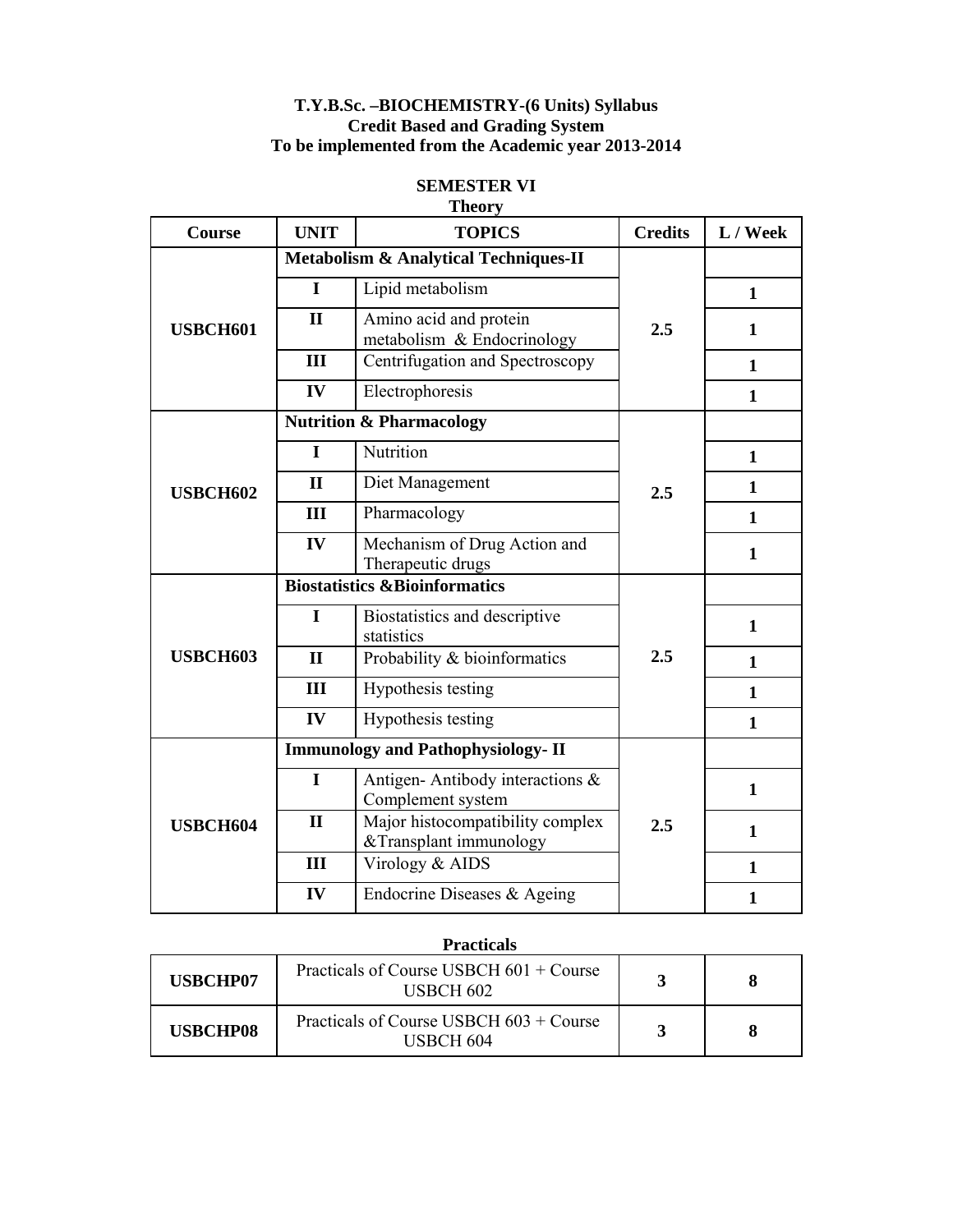|                | T.Y.B.Sc. - BIOCHEMISTRY<br><b>USBCH501</b>     |                                                                                                                      |            |  |  |
|----------------|-------------------------------------------------|----------------------------------------------------------------------------------------------------------------------|------------|--|--|
|                | <b>METABOLISM &amp; ANALYTICAL TECHNIQUES-I</b> |                                                                                                                      |            |  |  |
| Unit           | <b>Topic</b>                                    | <b>Topics</b>                                                                                                        | <b>NOS</b> |  |  |
| N <sub>0</sub> | N <sub>0</sub>                                  |                                                                                                                      |            |  |  |
| $\mathbf I$    | 1.0                                             | Carbohydrate metabolism                                                                                              | 15         |  |  |
|                | 1.1.                                            | Catabolism – Cellular location, sequence of reactions,                                                               |            |  |  |
|                |                                                 | labelling of carbon atoms, and energetics of : Glycolysis                                                            |            |  |  |
|                |                                                 | (aerobic and anaerobic); Oxidation of pyruvate, Krebs cycle;                                                         |            |  |  |
|                |                                                 | Glyoxylate pathway;                                                                                                  |            |  |  |
|                |                                                 | $Glycogenolysis – [schematic – no structures, but with enzymes]$<br>and coenzymes]                                   |            |  |  |
|                | 1.2                                             | Anabolism - HMP shunt (Cellular location, sequence of                                                                |            |  |  |
|                |                                                 | reactions, multifunctional nature); Gluconeogenesis,                                                                 |            |  |  |
|                |                                                 | $Glycogenesis – [schematic – no structures, but with enzymes]$                                                       |            |  |  |
|                |                                                 | and coenzymes]                                                                                                       |            |  |  |
| $\mathbf{I}$   | 2.0                                             | <b>Bioenergetics &amp; Oxidative Phosphorylation</b>                                                                 | 15         |  |  |
|                | 2.1                                             | <b>Bioenergetics</b>                                                                                                 |            |  |  |
|                |                                                 | Concept of free energy; Respiratory electron transport chain –                                                       |            |  |  |
|                |                                                 | Carriers [ basic chemistry, redox potentials, orientation on the                                                     |            |  |  |
|                |                                                 | membrane, sequence; Q cycle in Complex III; Inhibitors of<br>electron transport - Antimycin A, Amytal, Rotenone, CN, |            |  |  |
|                |                                                 | Azide, CO                                                                                                            |            |  |  |
|                |                                                 | Malate-Aspartate shuttle and Glycerol phosphate shuttle                                                              |            |  |  |
|                | 2.2.                                            | Oxidative phosphorylation - Chemiosmotic hypothesis,                                                                 |            |  |  |
|                |                                                 | Proton motive force; Structure of ATP synthase, Uncoupler-                                                           |            |  |  |
|                |                                                 | of ETC and Oxidative phosphoryaltion [DNP]                                                                           |            |  |  |
|                | 2.3                                             | Photosynthesis - Light and dark reactions, Z scheme and                                                              |            |  |  |
|                |                                                 | electron carriers, photophosphorylation [ linear and cyclic];<br>Calvin cycle - schematic with enzymes               |            |  |  |
| III            | 3.0                                             | Chromatography                                                                                                       | 15         |  |  |
|                |                                                 |                                                                                                                      |            |  |  |
|                | 3.1                                             | Chromatography<br>Principle, Technique and Applications of the following kinds                                       |            |  |  |
|                |                                                 | of chromatography: Partition chromatography (Paper),                                                                 |            |  |  |
|                |                                                 | Adsorption Chromatography (TLC and column); Ion exchange                                                             |            |  |  |
|                |                                                 | chromatography and Gel filtration                                                                                    |            |  |  |
|                | 3.2                                             | Principles of GLC, HPLC, Affinity chromatography                                                                     |            |  |  |
| IV             | 4.0                                             | pH and Buffers & Vitamins                                                                                            | 15         |  |  |
|                | 4.1                                             | pH and Buffers                                                                                                       |            |  |  |
|                | 4.1.1                                           | Derivation of Hendersen-Hasselbalch equation; Numericals                                                             |            |  |  |
|                | 4.1.2                                           | Ionization of Gly, Asp, Lys (pKa values required)                                                                    |            |  |  |
|                | 4.1.3                                           | Titration curve of Glycine, Valine and Lysine                                                                        |            |  |  |
|                | 4.1.4                                           | Derivation of the relationship between pI, pKa1 and pKa2 for                                                         |            |  |  |
|                | 4.1.5                                           | Glycine<br>pH meter and Glass electrode                                                                              |            |  |  |
|                | 4.2                                             | <b>Vitamins and Coenzymes:</b>                                                                                       |            |  |  |
|                | 4.2.1                                           | Water soluble vitamins - Thiamin, Riboflavin, Niacin,                                                                |            |  |  |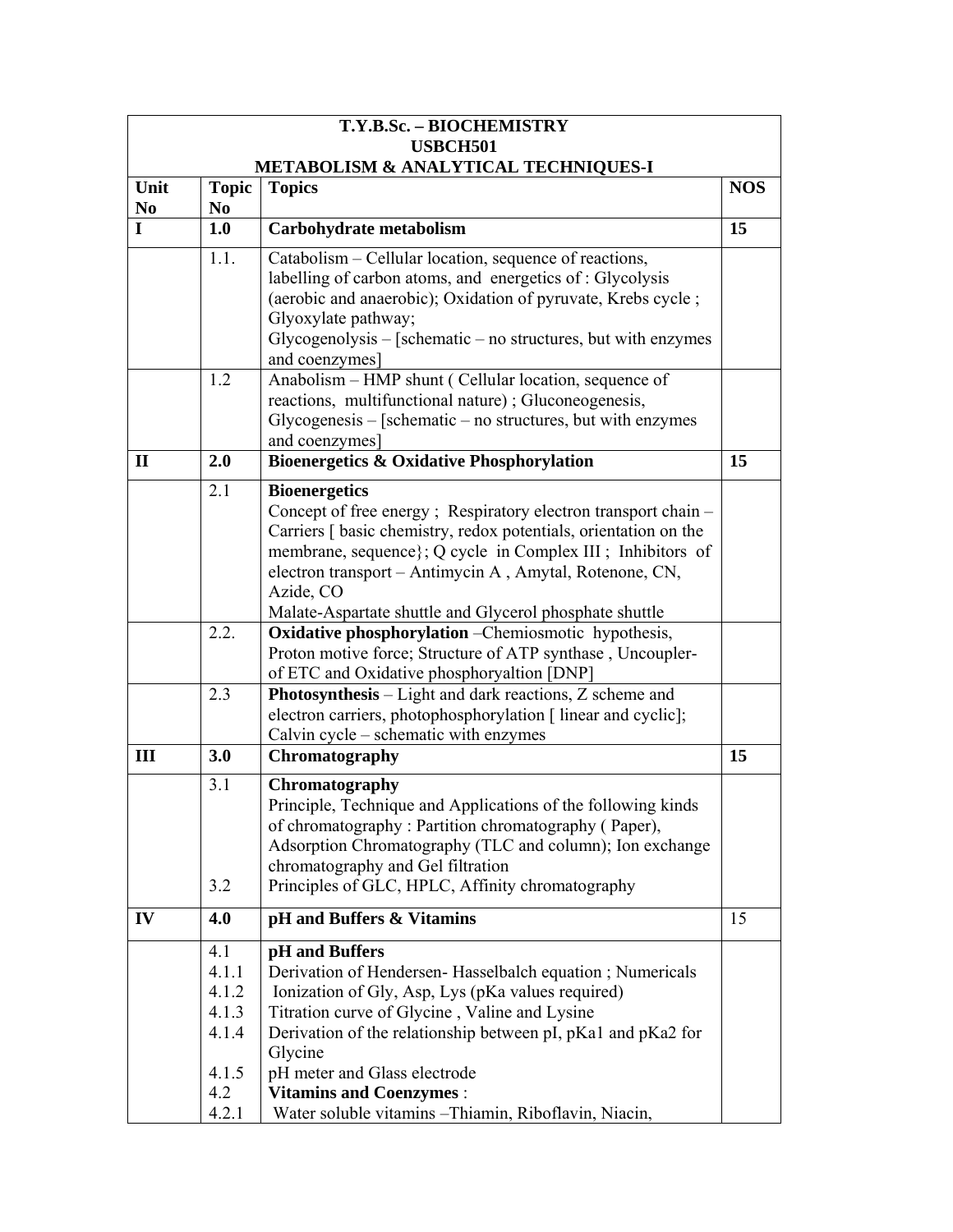| 4.2.2 | Pyridoxine, Biotin, Lipoic acid :- Chemistry of the Vitamin<br>and its coenzyme form [ structure not to be done, only group<br>involved in its activity] and one biochemical role;<br>Fat soluble vitamins A, D, E, K:-<br>Vitamin A – Chemistry, Wald's Visual cycle and role of<br>Rhodopsin (with structure), Transducin, cGMP in vision;<br>Vitamin $D$ – role in Ca absorption and mobilization;<br>Vit E and Vit K- physiological role (Vitamins D,E,K no |  |
|-------|-----------------------------------------------------------------------------------------------------------------------------------------------------------------------------------------------------------------------------------------------------------------------------------------------------------------------------------------------------------------------------------------------------------------------------------------------------------------|--|
|       | structures)                                                                                                                                                                                                                                                                                                                                                                                                                                                     |  |

|                        |                                | T.Y.B.Sc. - BIOCHEMISTRY                                                                                                                                                                                                                                      |            |
|------------------------|--------------------------------|---------------------------------------------------------------------------------------------------------------------------------------------------------------------------------------------------------------------------------------------------------------|------------|
|                        |                                | <b>USBCH502</b><br><b>ENVIRONMENTAL SCIENCE</b>                                                                                                                                                                                                               |            |
| Unit<br>N <sub>0</sub> | <b>Topic</b><br>N <sub>0</sub> | <b>Topics</b>                                                                                                                                                                                                                                                 | <b>NOS</b> |
| $\mathbf{I}$           | 1.0                            | Air                                                                                                                                                                                                                                                           | 15         |
|                        | 1.1<br>1.1.1<br>1.1.2<br>1.1.3 | Atmosphere<br>Composition and structure of atmosphere<br>Particles, ions and radicals in the atmosphere<br>Chemical and photochemical reactions in the atmosphere [<br>reactions of oxygen, ozone, sulphur dioxide, nitrogen oxide<br>and organic compounds ] |            |
|                        | 1.2.1                          | Air Pollutants - CO, Oxides of Nitrogen, SO <sub>2</sub> , hydrocarbons<br>and photochemical smog, Green house gases, suspended<br>particulate matter[ sources and effect of], depletion of ozone                                                             |            |
| $\mathbf{I}$           | 2.0                            | Water & Water treatment                                                                                                                                                                                                                                       | 15         |
|                        | 2.1<br>2.1.1                   | Water                                                                                                                                                                                                                                                         |            |
|                        | 2.2                            | Hydrosphere-characteristics and the water cycle<br><b>Water Pollution</b>                                                                                                                                                                                     |            |
|                        | 2.2.1                          | Organic pollutants[ pesticides, insecticides, detergents, oil                                                                                                                                                                                                 |            |
|                        | 2.2.2                          | spills, toxic organic chemicals]<br>Inorganic pollutants $\lceil$ heavy metals $-$ Hg, Pb, As, Cd $\lceil$<br>Thermal pollution of water                                                                                                                      |            |
|                        | 2.3                            | Water treatment                                                                                                                                                                                                                                               |            |
|                        | 2.3.1<br>2.3.2                 | Criteria for water purity, Water purification [preliminary,<br>primary, secondary, tertiary-chlorination, ion exchange]                                                                                                                                       |            |
| III                    |                                | Soil & Noise                                                                                                                                                                                                                                                  | 15         |
|                        | 3.1<br>3.1.1<br>3.1.2<br>3.1.3 | Soil<br>Composition of soil,<br>Nitrogen cycle<br>Types of soil pollution - acidification, agrochemical pollution,<br>salinization, and contamination by metalliferous wastes                                                                                 |            |
|                        | 3.2                            | Noise and its measurement                                                                                                                                                                                                                                     |            |
|                        | 3.2.1                          | <b>Classification of Noise</b>                                                                                                                                                                                                                                |            |
|                        | 3.2.2                          | Causes and consequences of Noise pollution                                                                                                                                                                                                                    |            |
| IV                     | 4.0                            | <b>Energy, Industrial Pollutants and Environmental</b><br><b>Monitoring</b>                                                                                                                                                                                   | 15         |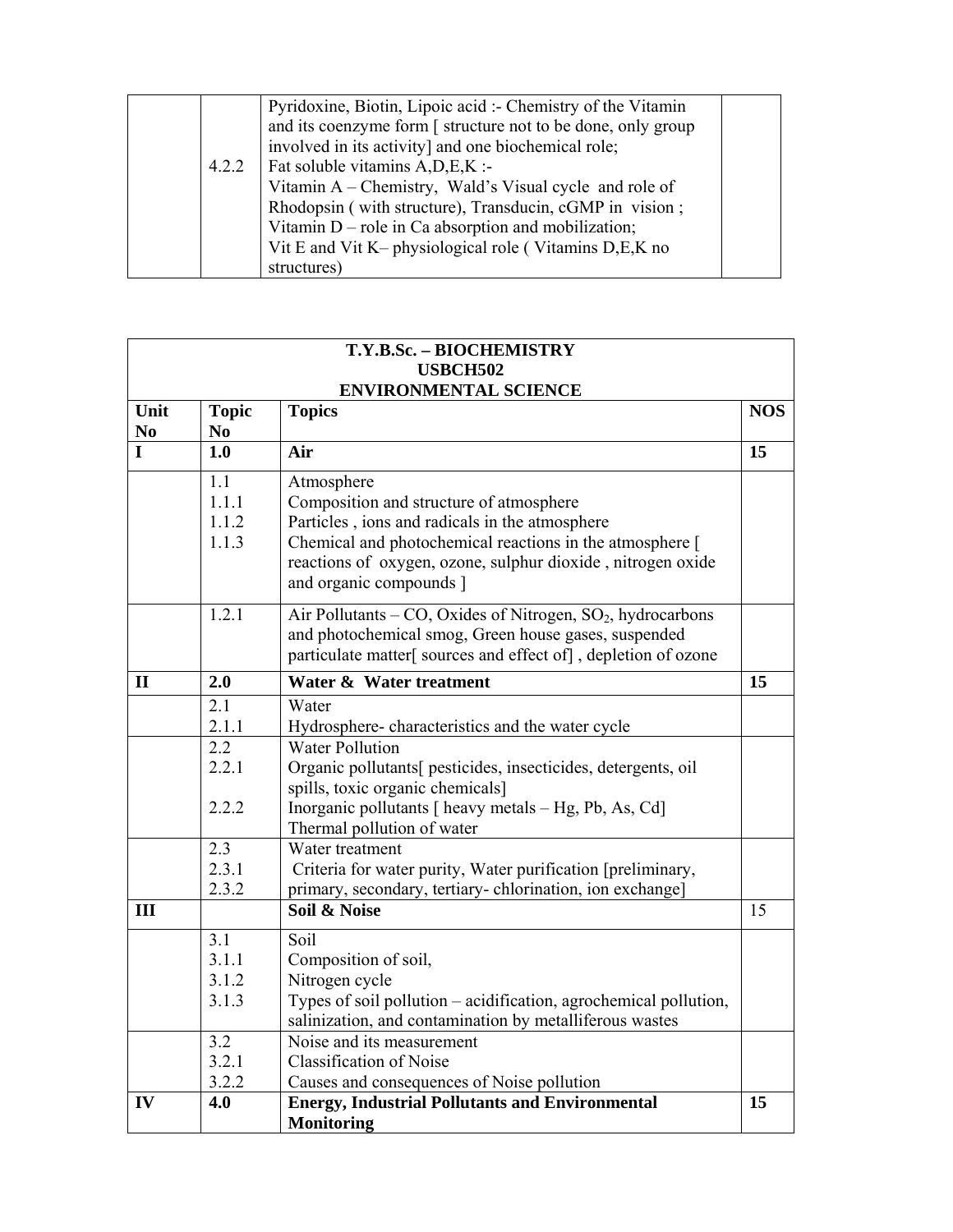| 4.1   | Energy                                                       |  |
|-------|--------------------------------------------------------------|--|
| 4.1.1 | Conventional Sources : Coal, Coke, Natural gas (CNG),        |  |
| 4.1.2 | Petroleum products (Petrol, Diesel, Kerosene, Oils, Naphtha) |  |
| 4.1.3 | Non Conventional Sources : Solar, Geothermal, Tidal,         |  |
| 4.1.4 | Hydroelectric power, Nuclear energy, Biofuels,               |  |
| 4.1.5 | Natural gas (Synthetic Natural Gas)                          |  |
| 4.2   | Industrial pollutants (Sources and remedial measures)        |  |
| 4.2.1 | Polymers and Plastics                                        |  |
| 4.2.2 | Asbestos                                                     |  |
| 4.2.3 | Poly Chlorinated Biphenyls                                   |  |
| 4.2.4 | Mining – Acid mine drainage                                  |  |
| 4.3   | Environmental monitoring                                     |  |
| 4.3.1 | Approaches used to monitor the environment-air, water and    |  |
|       | soil. [Principles and Significance only. Protocols for each  |  |
|       | $factor - not required$ ]                                    |  |
| 4.3.2 | <b>Remote Sensing</b>                                        |  |

|              |                | T.Y.B.Sc. - BIOCHEMISTRY (6 units)<br><b>USBCH503</b><br><b>GENETICS, ADVANCED GENETICS &amp; RECOMBINANT DNA</b><br><b>TECHNOLOGY</b>                                                                                                                                                                                                                                                                                                                           |            |
|--------------|----------------|------------------------------------------------------------------------------------------------------------------------------------------------------------------------------------------------------------------------------------------------------------------------------------------------------------------------------------------------------------------------------------------------------------------------------------------------------------------|------------|
| Unit<br>No.  | N <sub>0</sub> | <b>Contents</b>                                                                                                                                                                                                                                                                                                                                                                                                                                                  | <b>NOL</b> |
| L            | 1.0            | <b>DNA Replication &amp; Repair</b>                                                                                                                                                                                                                                                                                                                                                                                                                              | 15         |
|              | 1.1<br>1.2     | Replication of DNA (in prokaryotes) - Models of DNA<br>replication : Semi-conservative, Dispersive & Conservative;<br>Modes of DNA replication: Theta $\&$ rolling circle; Enzymes<br>(pol I, II and III) and accessory proteins; Mechanism of<br>semi-conservative replication;<br><b>DNA repair:</b> Direct, Photoreactivation, O6 methyl guanine<br>DNA methyl transferase, Excision repair, Mismatch repair,<br>Recombination repair, SOS-error prone repair |            |
| $\mathbf{I}$ |                | <b>Transcription &amp; Translation</b>                                                                                                                                                                                                                                                                                                                                                                                                                           | 15         |
|              | 2.1            | Transcription - in prokaryotes, prokaryotic RNA polymerase<br>and promoter; mechanism of RNA transcription: Initiation,<br>elongation and termination; processing of t RNA, r RNA,<br>mRNA (prokaryotes and eukaryotes)- concept of split genes,<br>reverse transcription.<br>Role of Inhibitor-Rifampicin , Actinomycin D                                                                                                                                       |            |
|              | 2.2            | Translation (protein biosynthesis) in prokaryotes -<br>Genetic code, mechanism of translation: Activation of amino<br>acids, chain initiation, elongation & termination: Post<br>translational modifications of proteins<br>Role of Inhibitor-Puromycin                                                                                                                                                                                                          |            |
| Ш            | 3.0            | <b>Recombinant DNA Technology (RDT)</b>                                                                                                                                                                                                                                                                                                                                                                                                                          | 15         |
|              | 3.1            | Introduction & Applications of RDT-Agriculture (Bt)<br>Cotton); Medicine (Insulin); GM food ;                                                                                                                                                                                                                                                                                                                                                                    |            |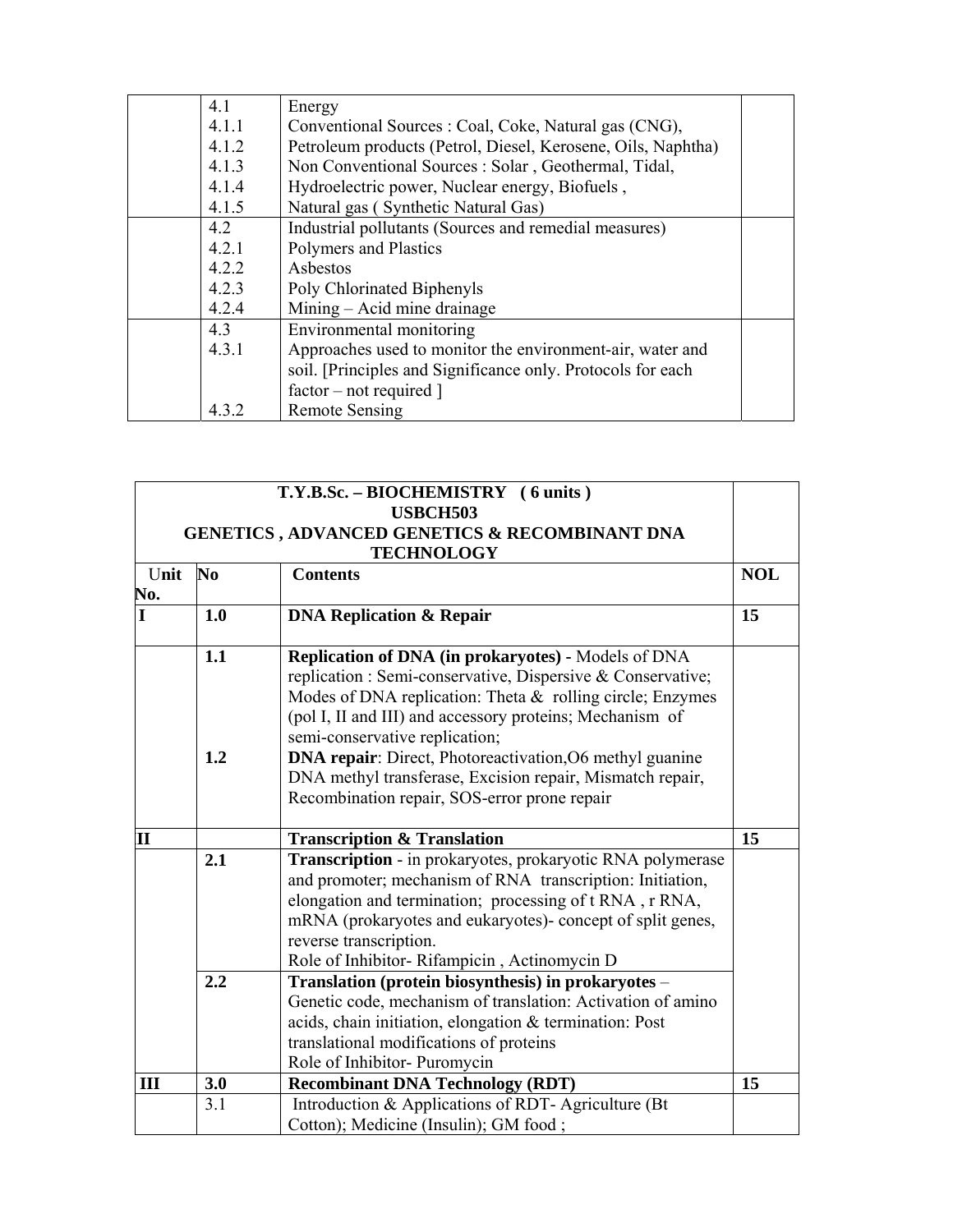|    | 3.2 | <b>Tools for RDT</b>                                        |    |
|----|-----|-------------------------------------------------------------|----|
|    |     | (a) Enzymes-Restriction endonucleases, ligases, terminal    |    |
|    |     | transferases, reverse transcriptase:                        |    |
|    |     | (b) Cloning and Expression Vectors- Plasmid, pBR 322,       |    |
|    |     | PUC-19, Bacteriophage - Lambda phage; Cosmid; Artificial    |    |
|    |     | Chromosomes(BAC and YAC); Shuttle vectors;                  |    |
|    |     | (c) Probes-DNA probes                                       |    |
| IV | 4.0 | <b>RDT Recombinant DNA Technology (RDT) techniques</b>      | 15 |
|    | 4.1 | Isolation of gene: Gene library and c-DNA library; Southern |    |
|    |     | blot; Chimeric DNA                                          |    |
|    |     |                                                             |    |
|    | 4.2 | Gene Transfer: Transformation, Transfection,                |    |
|    |     | Electroporation, Microinjection, Liposome, Microprojectile  |    |
|    |     | (in brief)                                                  |    |
|    | 4.3 | Selection and screening-Antibiotic and colony hybridization |    |

| T.Y.B.Sc. - BIOCHEMISTRY (6 units)<br><b>USBCH504</b> |                                           |                                                                    |            |  |  |
|-------------------------------------------------------|-------------------------------------------|--------------------------------------------------------------------|------------|--|--|
|                                                       | <b>IMMUNOLOGY &amp; PATHOPHYSIOLOGY-I</b> |                                                                    |            |  |  |
| Unit                                                  | <b>Topic</b>                              | <b>Topics</b>                                                      | <b>NOS</b> |  |  |
| N <sub>0</sub>                                        | N <sub>0</sub>                            |                                                                    |            |  |  |
| $\mathbf I$                                           | 1.0                                       | Human immune system                                                | 15         |  |  |
|                                                       | 1.1                                       | Types of Immunity                                                  |            |  |  |
|                                                       | 1.1.1                                     | Innate immunity - Anatomical barriers, physiological barriers,     |            |  |  |
|                                                       | 1.1.2                                     | Characteristics of Inflammation, phagocytosis [no mechanism]       |            |  |  |
|                                                       | 1.1.3                                     | Adaptive immunity - Active & Passive                               |            |  |  |
|                                                       | 1.1.4                                     | Humoral & Cell mediated immunity                                   |            |  |  |
|                                                       | 1.2                                       | Organs of the immune system :                                      |            |  |  |
|                                                       | 1.2.1                                     | Primary lymphoid organs: Thymus, Bone marrow                       |            |  |  |
|                                                       | 1.2.2                                     | Secondary lymphoid organs: Lymphatic system, Lymph nodes,          |            |  |  |
|                                                       |                                           | Spleen, MALT.                                                      |            |  |  |
|                                                       | 1.3                                       | Cells of the immune system:                                        |            |  |  |
|                                                       | 1.3.1                                     | Lymphocytes - B cells and T cells, Natural killer cells -          |            |  |  |
|                                                       |                                           | Mononuclear phagocytes, Granulocytes, Antigen presenting<br>cells. |            |  |  |
|                                                       | 1.3.2                                     | Clonal selection $&$ immunologic memory.                           |            |  |  |
|                                                       | 1.3.3                                     | Cytokines : biological functions of IL1, tumor necrosis factor-    |            |  |  |
|                                                       |                                           | alpha, interferon-alpha, IL2, interferon-gamma.                    |            |  |  |
| $\mathbf{I}$                                          | 2.0                                       | <b>Antigen-Antibody interactions</b>                               | 15         |  |  |
|                                                       | 2.1.1                                     | Antigens: Antigenecity, immunogenecity, epitope, factors           |            |  |  |
|                                                       |                                           | determining immunogenecity, Haptens.                               |            |  |  |
|                                                       | 2.1.2                                     | Antibodies : Fine structure of immunoglobulin, Antibody-           |            |  |  |
|                                                       |                                           | mediated functions, Antibody classes, Monoclonal antibodies.       |            |  |  |
|                                                       | 2.2.1                                     | Antibody diversity: Multigene organization of                      |            |  |  |
|                                                       |                                           | immunoglobulin genes - Lambda, kappa & heavy chain                 |            |  |  |
|                                                       | 2.2.2                                     | Light chain DNA - VJ rearrangements                                |            |  |  |
|                                                       | 2.2.3                                     | Heavy chain DNA - VDJ rearrangements                               |            |  |  |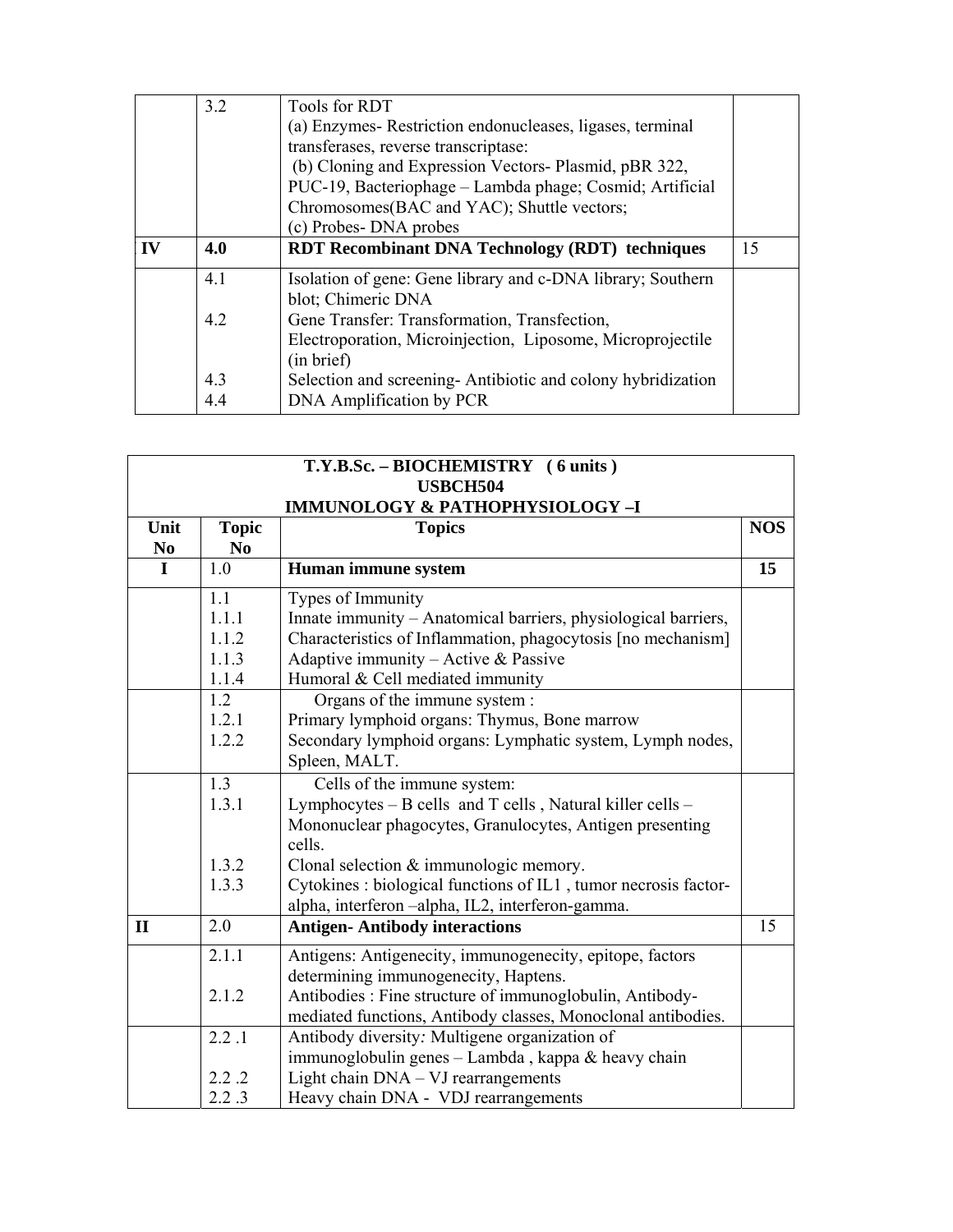| III | 3.0   | Metabolic disorders, Blood related diseases & Cardio      | 15 |
|-----|-------|-----------------------------------------------------------|----|
|     |       | <b>Vascular System and related diseases</b>               |    |
|     | 3.1   | Metabolic disorder                                        |    |
|     | 3.1.1 | Inborn error: With respect to Etiology and Clinical       |    |
|     |       | manifestations                                            |    |
|     | 3.1.2 | Carbohydrate Metabolism: Glycogen storage disease Type 1. |    |
|     | 3.1.3 | Protein Metabolism: Albinism.                             |    |
|     | 3.1.4 | Lipid Metabolism: Tay Sach's disease.                     |    |
|     | 3.2   | Blood related diseases                                    |    |
|     | 3.2.1 | Iron deficiency anemia.                                   |    |
|     | 3.2.2 | Sickle cell anemia.                                       |    |
|     | 3.2.3 | Thalassemia.                                              |    |
|     | 3.3   | Cardio Vascular System and related diseases:              |    |
|     |       | Atherosclerosis.                                          |    |
| IV  | 4.0   | <b>Cancer</b>                                             | 15 |
|     | 4.1   | Biology of Cancer.                                        |    |
|     | 4.2   | Physiology of Cancer cells.                               |    |
|     | 4.3   | Carcinogens: Types (Physical, Chemical and Biological);   |    |
|     |       | <b>Environmental Factor.</b>                              |    |
|     | 4.4   | Causes of cancer.                                         |    |
|     | 4.5   | Genetics of cancer with reference to p53 and oncogenes.   |    |
|     | 4.6   | Cancer therapy (Chemo – purine, pyrimidine and folate     |    |
|     |       | analogs)                                                  |    |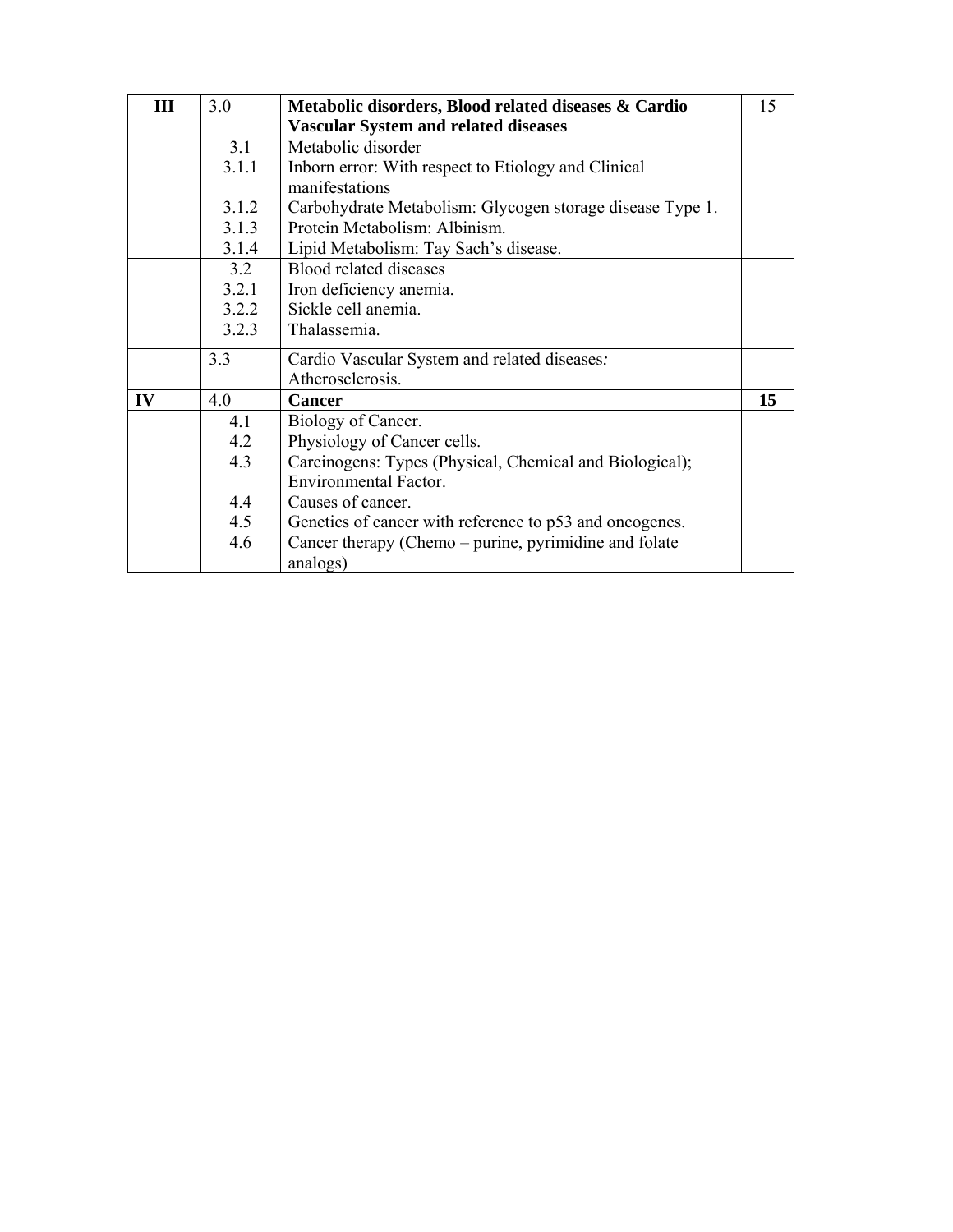### **PRACTICALS**

### **USBCHP05**

#### **P05 (501)**

- 1) Determination of the optimum pH of β-Amylase.
- 2) Determination of Km of β-Amylase from sweet potato.
- 3) Determination of the activity and specific activity of β-Amylase from sweet potato.
- 4) Effect of an inhibitor ( eg. EDTA) on Amylase activity.
- 5) Estimation of glucose by Benedict's method.
- 6) Separation of sugars by circular paper chromatography

#### **Demonstration Experiments**

Separation of plant pigments by adsorption column chromatography (eg. Silica/Alumina)

#### **P05 (502)**

- 1) Determination of the pH of water/effluent/soil using a pH meter.
- 2) Determination of the conductance of water / effluent.
- 3) Estimation of organic content of soil –Diphenylamine method.
- 4) Estimation of lead by the EDTA method.
- 5) Estimation of copper by the Isoamyl alcohol method.
- 6) Determination of salinity of / chlorides in water Silver nitrate method.
- 7) Determination of the Chemical Oxygen Demand of water/effluent by the potassium dichromate method

#### **USBCHP06**

#### **P06 (503)**

- 1) Estimation of glucose by DNSA method.
- 2) Estimation of glucose by the Folin Wu method.
- 3) Determination of the Hemoglobin content by the Sahli's hemoglobinometer.
- 4) Determination of blood groups.
- 5) Detection of  $Ca^{+2}$  and  $Mg^{+2}$  ions in by the Eriochrome Black T-EDTA method.
- 6) Estimation of phosphorus by Fiske and Subbarao method

#### **P06 (504)**

- 1) Isolation of starch from sweet potato.
- 2) Extraction of lipid from oil seeds by the cold percolation method.
- 3) Estimation of DNA by the Diphenylamine method
- 4) Isolation and spooling of DNA from onion / moong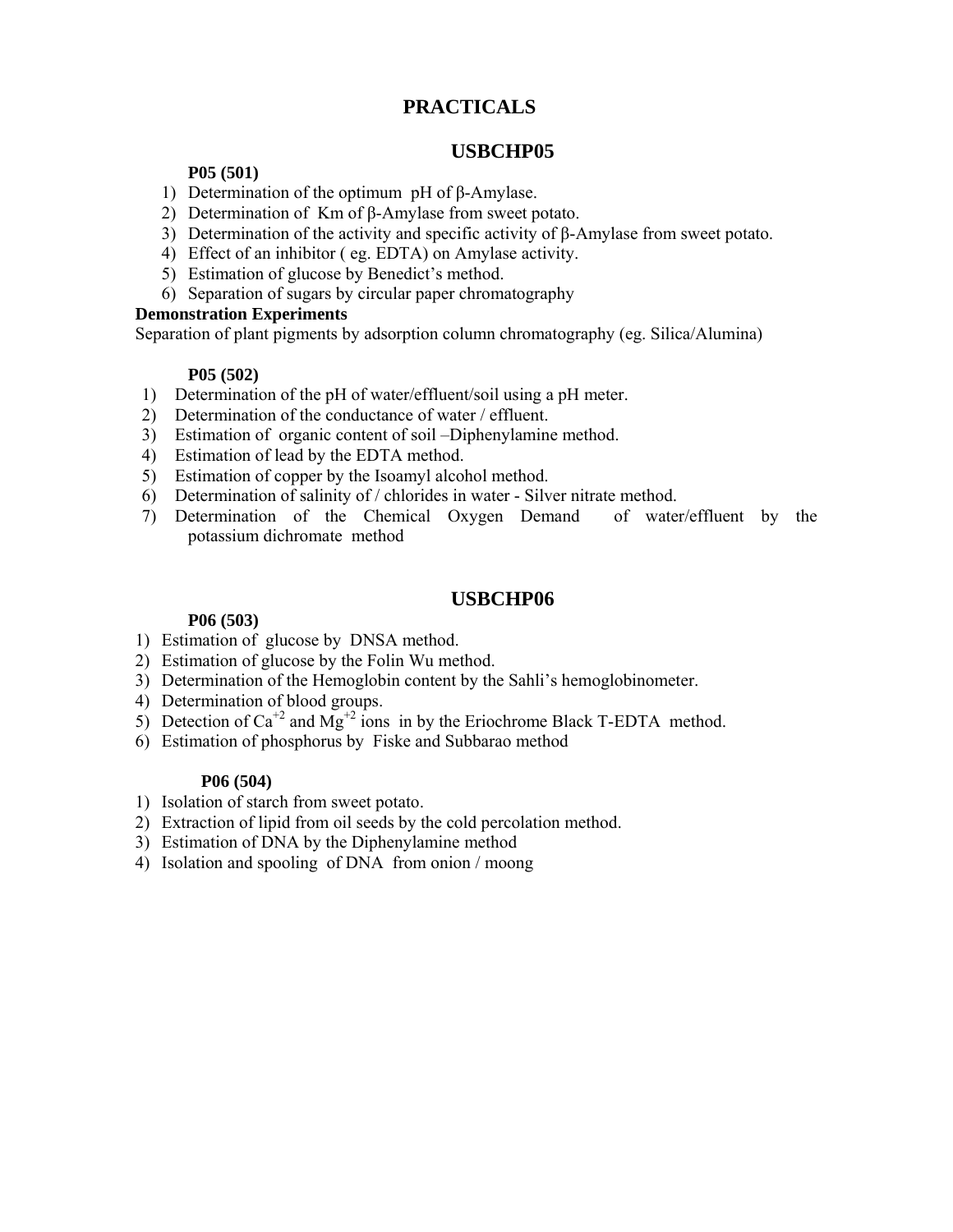#### **SCHEME OF EXAMINATION**

Biochemistry, as an interdisciplinary subject, consists of 06 (Six) Units of T.Y.B.Sc. Carrying 400 marks in Fifth Semester, as follows:

| <b>THEORY:</b>               |                                                                                                   |                                        |                                             |                              |
|------------------------------|---------------------------------------------------------------------------------------------------|----------------------------------------|---------------------------------------------|------------------------------|
| <b>COURSE</b><br><b>CODE</b> | <b>Title of Paper</b>                                                                             | <b>Internal</b><br>Assessment<br>marks | Semester end<br><b>Examination</b><br>marks | <b>Total</b><br><b>Marks</b> |
| USBCH501                     | <b>METABOLISM &amp;</b><br><b>ANALYTICAL</b><br><b>TECHNIQUES</b>                                 | 40                                     | 60                                          | 100                          |
| USBCH502                     | <b>ENVIRONMENTAL</b><br><b>SCIENCE</b>                                                            | 40                                     | 60                                          | 100                          |
| USBCH503                     | <b>GENETICS, ADVANCED</b><br><b>GENETICS &amp;</b><br><b>RECOMBINANT DNA</b><br><b>TECHNOLOGY</b> | 40                                     | 60                                          | 100                          |
| USBCH504                     | <b>IMMUNOLOGY &amp;</b><br><b>PATHOPHYSIOLOGY</b>                                                 | 40                                     | 60                                          | 100                          |
|                              | <b>TOTAL</b>                                                                                      |                                        |                                             | 400                          |

| <b>PRACTICALS:</b> |                  |                    |  |  |
|--------------------|------------------|--------------------|--|--|
| <b>COURSE CODE</b> | Marks per course | Total per semester |  |  |
| USBCHP05           | 00               |                    |  |  |
| USBCHP06           | 00               |                    |  |  |
| <b>TOTAL</b>       |                  | <b>200</b>         |  |  |

#### **PRACTICALS: SEMESTER V**

#### **Day I** Total Marks 100

Separation of mixtures using chromatography (P-I) ( 20 marks)+ Volumetry (P-II) (20 marks) + Enzymology (P-I) (30 marks) + pH/ Conductance of soil (P-II) (10 marks) + Journal (P-I) (05) + Journal (P-II) (05) + Viva (P-I) (05) + Viva (P-II) (05)

#### **Day II** Total Marks 100

Colorimetry  $(P-IV)(20$  marks) + Volumetry  $(P-III)$   $(20$  marks) + An isolation  $(P-IV)$   $(20$  marks) + Haemotology (2 Experiments) (P-III) (20 marks)+ Journal\* (P-III) (05) + Journal\* (P-IV)  $(05) +$  Viva (P-III)  $(05) +$  Viva (P-IV)  $(05)$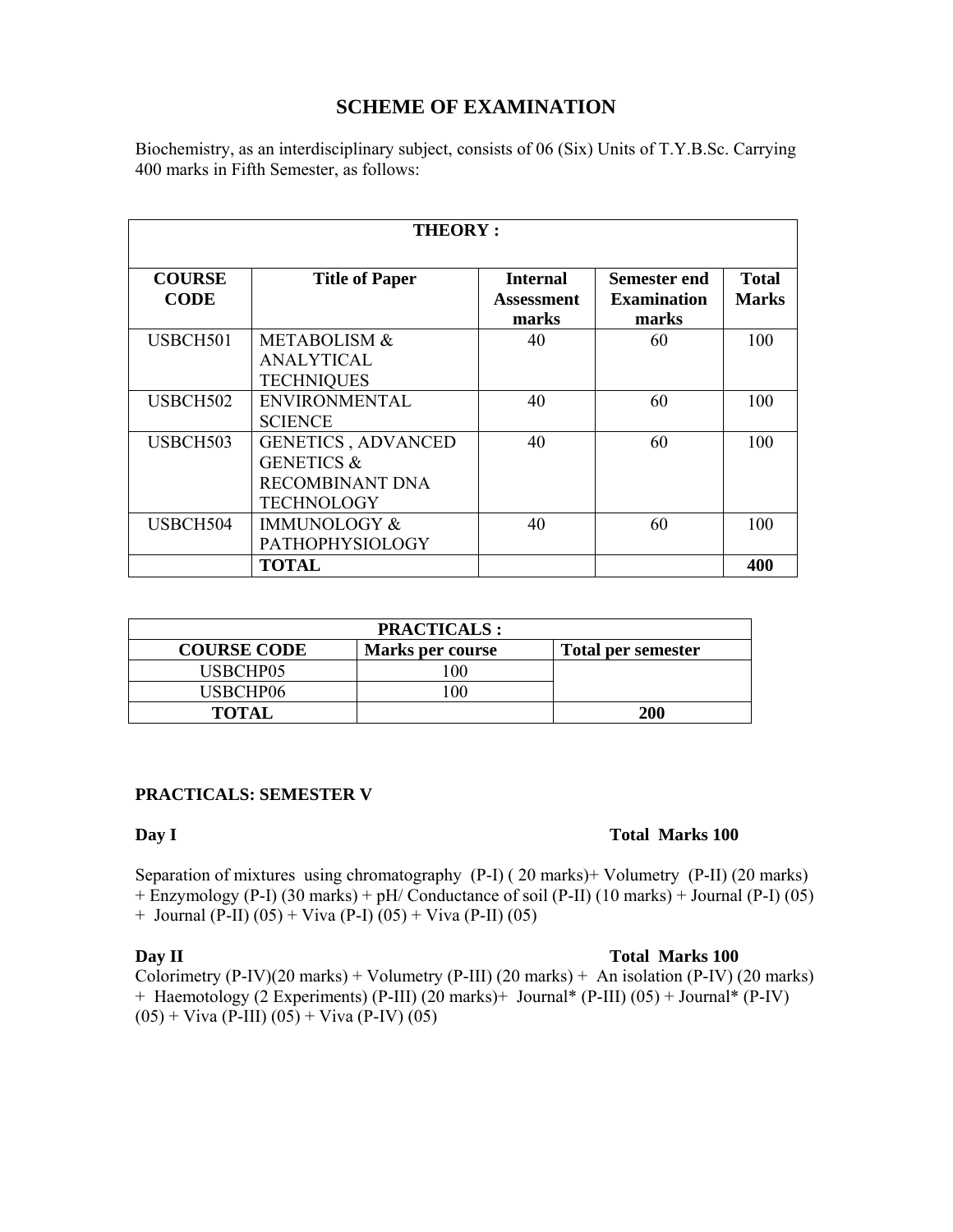#### **SCHEME OF EXAMINATION FOR PRACTICAL OF SEM V**

- 1. The Sem V practical examination shall be conducted by respective colleges on behalf of the University
- 2. There shall be 02 (Two) examiners to conduct the practical examination –one Internal examiner and other external examiner
- 3. The external examiner shall be on the panel of examiner approved by the University of Mumbai.
- 4. The college shall invite one such examiner from approved panel as an external examiner
- 5. Duration for the Practical examination for Sem V
- a) Two days of 02 sessions on each day
- b) Total no. of sessions  $= 04$
- c) Each session:  $3\frac{1}{2}$  hours.
- d) Morning session : 09.00 am to 12.30 pm Afternoon session: 01.00 pm to 04.30 pm.

\*Candidate without duly certified journals SHALL NOT be allowed to appear for the University practical examination.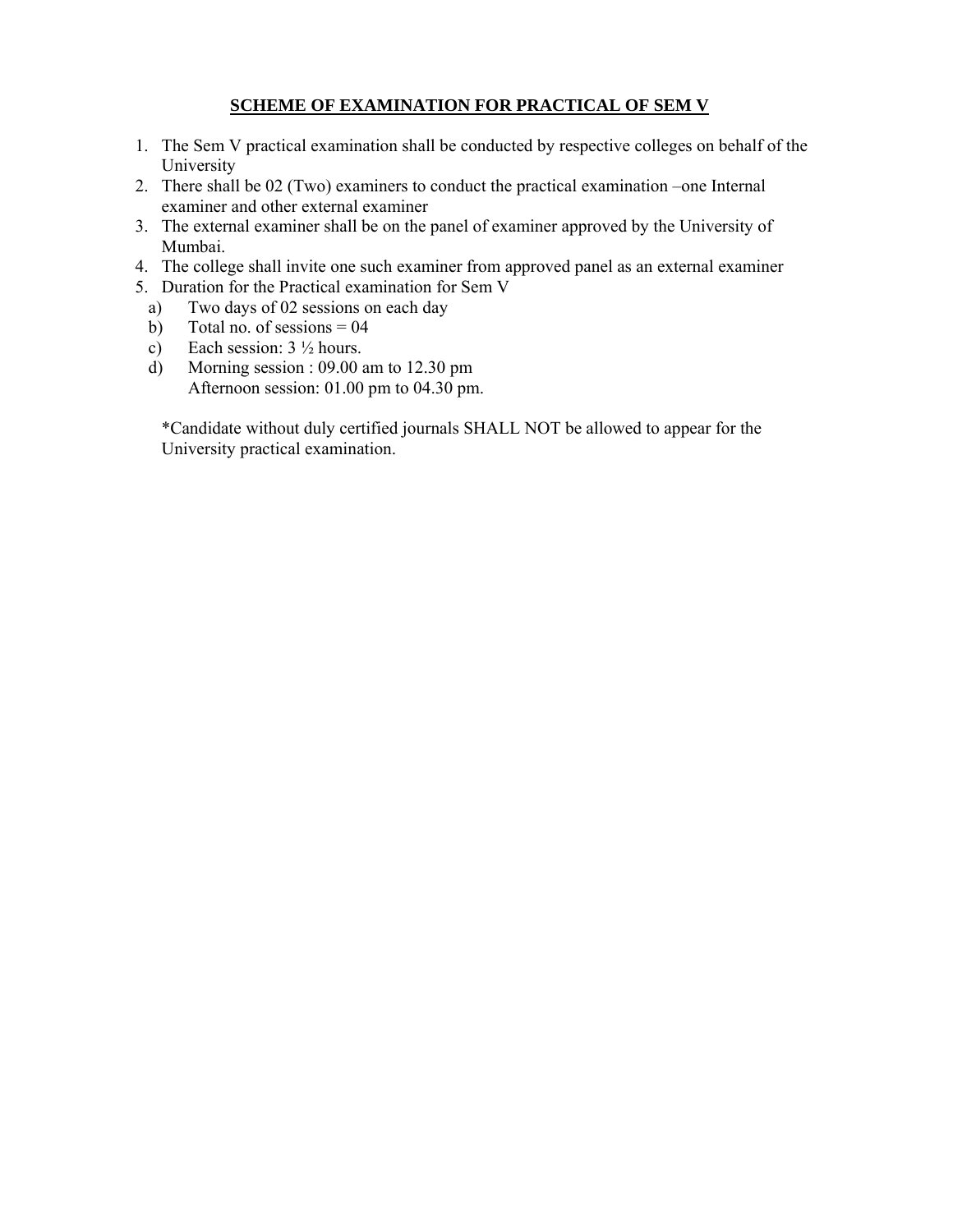|              |              | T.Y.B.Sc. - BIOCHEMISTRY (6 units)                                                                                |    |
|--------------|--------------|-------------------------------------------------------------------------------------------------------------------|----|
|              |              | <b>USBCH601</b><br>METABOLISM & ANALYTICAL TECHNIQUES-II                                                          |    |
| $\mathbf I$  | 1.0          | Lipid metabolism                                                                                                  | 15 |
|              |              |                                                                                                                   |    |
|              | 1.1          | Lipid metabolism -                                                                                                |    |
|              |              | Catabolism - Knoop's experiment ; Beta oxidation of even                                                          |    |
|              |              | carbon saturated fatty acids (C4 to C20) Energetics of fatty<br>acid oxidation.                                   |    |
|              | 1.2          | Anabolism - Fatty acid biosynthesis (palmitic acid),                                                              |    |
|              |              | Ketone body formation, utilization, and the physiological                                                         |    |
|              |              | significance of Ketone bodies in Diabetes mellitus, Starvation,                                                   |    |
|              |              | Pregnancy and Alcoholism.                                                                                         |    |
| $\mathbf{I}$ | 2.0          | Amino acid and protein metabolism & Endocrinology                                                                 | 15 |
|              | 2.1          | Amino acid and protein metabolism -                                                                               |    |
|              |              | Reactions of amino acids - Transamination [GOT/GPT and                                                            |    |
|              |              | mechanism of transamination]; Decarboxylation [His, Trp,                                                          |    |
|              |              | Glu, and mechanism of decarboxylation ], Deamination [                                                            |    |
|              |              | oxidative – NAD(P) linked dehydrogenases and D & L -                                                              |    |
|              |              | Amino acid oxidases, Non oxidative – Asp, Cys, Ser ]                                                              |    |
|              | 2.1.2        | Urea cycle - Cellular location, sequence of reactions, Labeling                                                   |    |
|              |              | of N atom, transport of NH <sub>3</sub>                                                                           |    |
|              | 2.2<br>2.2.1 | <b>Endocrinology</b><br>Chemistry, synthesis, secretion and physiological effects of                              |    |
|              |              | Thyroxine and Insulin [synthesis from preproinsulin],                                                             |    |
|              |              | Diabetes mellitus, Hypothyroidism [cretinism and                                                                  |    |
|              |              | myxedema], Hyperthyroidism [goiter – simple & toxic ]                                                             |    |
|              |              | Physiological role of Glucocorticoids, Oxytocin and ADH                                                           |    |
|              | 2.2.2        | Mode of action of steroid hormones, Effect of epinephrine on                                                      |    |
|              |              | glycogen synthesis and breakdown [amplification cascade with                                                      |    |
|              |              | G proteins, cAMP, adenylate cyclase, kinases]                                                                     |    |
| III          | 3.0          | <b>Centrifugation and Spectroscopy</b>                                                                            | 15 |
|              | 3.1          | Centrifugation                                                                                                    |    |
|              | 3.1.1        | RCF, RPM and derivation of an equation relating the two;                                                          |    |
|              |              | Nomogram; Sedimentation coefficient                                                                               |    |
|              | 3.1.2        | Types and applications of centrifuges – Clinical, High speed,                                                     |    |
|              | 3.1.3        | Ultra centrifuge - preparative and analytical.<br>Types of centrifugation and its applications-Differential, Rate |    |
|              |              | zonal, Isopycnic (Centrifugation with and without density                                                         |    |
|              |              | gradients)                                                                                                        |    |
|              |              |                                                                                                                   |    |
|              | 3.2          | Spectroscopy:                                                                                                     |    |
|              | 3.2.1.       | Beer-Lambert law, derivation, limitations, application -                                                          |    |
|              |              | estimation of sugar(DNSA) and protein(Biuret); concepts of                                                        |    |
|              |              | Lambda max; determination of molar extinction coefficient                                                         |    |
|              | 3.2.2        | Construction and working of a simple colorimeter and                                                              |    |
|              |              | spectrophotometer                                                                                                 |    |
|              | 3.2.3        | Applications of Beer-Lambert law in the estimation of<br>sugar[DNSA] and protein[Biuret]                          |    |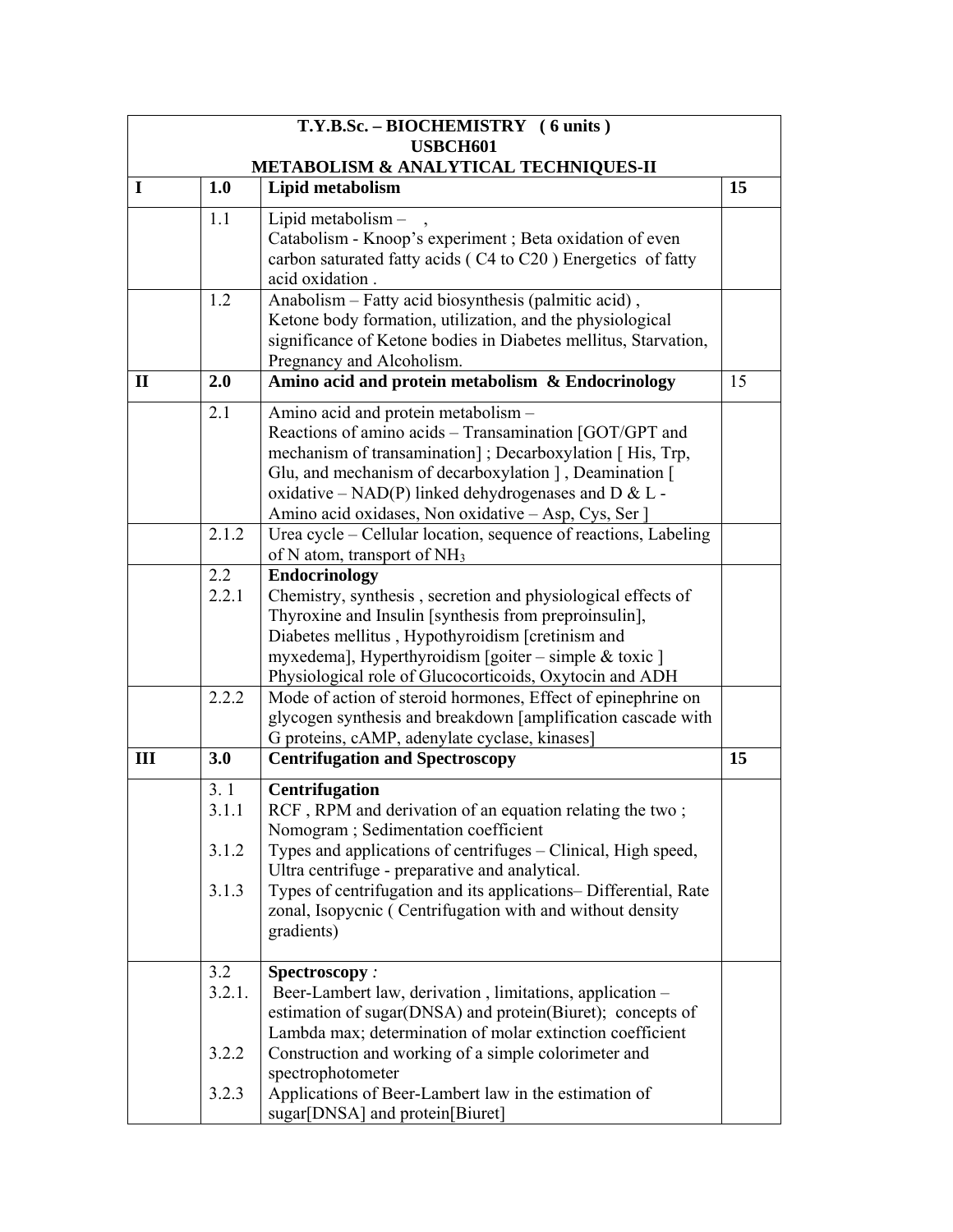|    | 3.2.4 | Numericals based on the above concepts                                                                                     |    |
|----|-------|----------------------------------------------------------------------------------------------------------------------------|----|
| IV | 4.0   | Electrophoresis                                                                                                            | 15 |
|    | 4.1   | Principle; Factors affecting the rate of migration of sample in<br>an electric field                                       |    |
|    | 4.2   | Supporting media – paper, cellulose acetate, agar, agarose and<br>polyacrylamide                                           |    |
|    | 4.3   | Discontinuous electrophoresis - Native PAGE                                                                                |    |
|    | 4.4   | Applications of electrophoresis - Separation of proteins and<br>Nucleic acids with one staining method for each; molecular |    |
|    |       | weight determination                                                                                                       |    |

|              |                                     | T.Y.B.Sc. - BIOCHEMISTRY (6 units)<br><b>USBCH602</b>                                                                         |    |  |  |
|--------------|-------------------------------------|-------------------------------------------------------------------------------------------------------------------------------|----|--|--|
|              | <b>NUTRITION &amp; PHARMACOLOGY</b> |                                                                                                                               |    |  |  |
| $\mathbf I$  | 1.0                                 | <b>Nutrition</b>                                                                                                              | 15 |  |  |
|              | 1.1                                 | Principles of nutrition                                                                                                       |    |  |  |
|              | 1.1.1                               | Nutrients [Proximate principles, vitamins and minerals(macro                                                                  |    |  |  |
|              | 1.1.2                               | and micro- role of Ca, Mg, Na, K and Fe, Zn)], dietary fibre.<br>Nutritional status [malnutrition (protein energy and protein |    |  |  |
|              |                                     | calorie) and over nutrition]                                                                                                  |    |  |  |
|              | 1.1.3                               | <b>Balanced</b> diet                                                                                                          |    |  |  |
|              | 1.2.1                               | Energy Assessment - RQ, BMR;                                                                                                  |    |  |  |
|              | 1.2.2                               | Anthropometry – BMI, Waist:hip ratio;                                                                                         |    |  |  |
|              | 1.2.3                               | Protein quality indices : Chemical score of amino acids,<br>Protein Deficiency Corrected Amino Acid Score, Net Protein        |    |  |  |
|              |                                     | utilization                                                                                                                   |    |  |  |
| $\mathbf{I}$ | 2.0                                 | <b>Diet Management</b>                                                                                                        | 15 |  |  |
|              | 2.1                                 | Dietary Management in :- Obesity, Diabetes Mellitus,                                                                          |    |  |  |
|              |                                     | Hypertension, Peptic ulcer, Obstructive Jaundice                                                                              |    |  |  |
| III          | 3.0                                 | Pharmacology                                                                                                                  | 15 |  |  |
|              | 3.1                                 | General pharmacology                                                                                                          |    |  |  |
|              | 3.1.1                               | Pharmacodynamics, Physicochemical properties of drugs,                                                                        |    |  |  |
|              | 3.1.2                               | Drug absorption : through-GIT, pulmonary, renal, placental<br>and blood-brain barrier                                         |    |  |  |
|              | 3.1.3                               | Bioavailability and Bioequivalence                                                                                            |    |  |  |
|              | 3.1.4                               | Drug Distribution, Metabolism and Excretion                                                                                   |    |  |  |
|              | 3.2                                 | Bioassays: Preclinical and clinical evaluation,                                                                               |    |  |  |
|              |                                     | Therapeutic drug monitoring                                                                                                   |    |  |  |
|              | 3.3                                 | Pharmacokinetics:                                                                                                             |    |  |  |
|              |                                     | $LD_{50}$ , $ED_{50}$ , Half Life, Loading dose, Maintenance dose,<br>Therapeutic dose, Therapeutic Index,                    |    |  |  |
|              |                                     | Drug plasma concentration, Volume of distribution, Clearance                                                                  |    |  |  |
| IV           | 4.0                                 | <b>Mechanism of Drug Action and Therapeutic drugs</b>                                                                         | 15 |  |  |
|              | 4.1                                 | Mechanism of action of drugs:                                                                                                 |    |  |  |
|              |                                     | Specific interaction - receptor mediated<br>İ.                                                                                |    |  |  |
|              |                                     | ii. Partially specific - drugs via enzymes                                                                                    |    |  |  |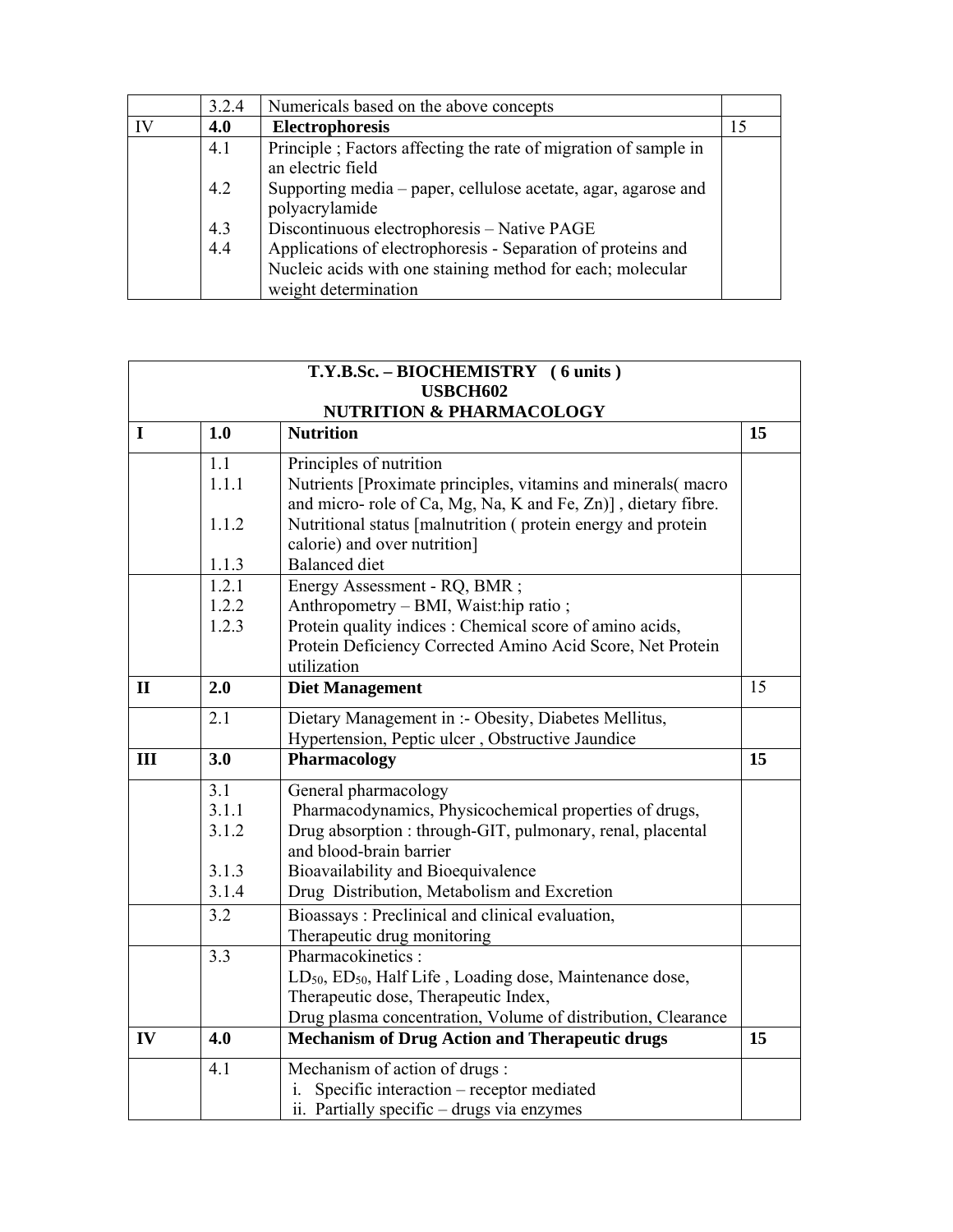|              |       | $\overline{iii}$ . Non specific interactions – antimetabolites and antiseptics |    |  |
|--------------|-------|--------------------------------------------------------------------------------|----|--|
|              |       |                                                                                |    |  |
|              |       | iv. Through Antibodies                                                         |    |  |
|              |       | v. Placebo effects                                                             |    |  |
|              | 4.2   | Therapeutic drugs : (Mechanism of action and adverse                           |    |  |
|              |       | effects)                                                                       |    |  |
|              | 4.2.1 | Anti inflammatory – non steroid anti inflammatory NSAID                        |    |  |
|              |       | [Ibuprofen], Salicylates - [Aspirins]                                          |    |  |
|              | 4.2.2 | Cardiovascular drugs- CVS [Ca channel blocker-Amlodipine,                      |    |  |
|              |       | and Beta blocker - Proprenolol                                                 |    |  |
|              | 4.2.3 | Antibiotic - Penicillin and Sulphonamide                                       |    |  |
|              |       |                                                                                |    |  |
|              | 4.2.4 | Antacid-Proton pump blocker-Omeprazole                                         |    |  |
|              |       |                                                                                |    |  |
|              |       |                                                                                |    |  |
|              |       | T.Y.B.Sc. - BIOCHEMISTRY (6 units)                                             |    |  |
|              |       | <b>USBCH603</b>                                                                |    |  |
|              |       | <b>BIOSTATISTICS &amp;BIOINFORMATICS -</b>                                     |    |  |
| $\mathbf I$  | 1.0   | <b>BIOSTATISTICS AND DESCRIPTIVE STATISTICS</b>                                | 15 |  |
|              |       |                                                                                |    |  |
|              | 1.1   | Introduction: scope and applications of biostatistics                          |    |  |
|              | 1.2   | Common statistical terms: Sources, nature and presentation of                  |    |  |
|              |       | data; Measurement and scales of measurement                                    |    |  |
|              | 1.3   | Descriptive statistics:                                                        |    |  |
|              |       | Measures of central tendency- Mean, Median and mode                            |    |  |
|              | 1.4   | Measures of dispersion-Range, percentiles, variance, SD,                       |    |  |
|              |       | Mean deviation,                                                                |    |  |
| $\mathbf{I}$ | 2.0   | PROBABILITY & BIOINFORMATICS                                                   | 15 |  |
|              | 2.1   | <b>Probability</b>                                                             |    |  |
|              |       | Concept of probability: definition                                             |    |  |
|              |       | Probability distribution: normal distribution and normal                       |    |  |
|              |       |                                                                                |    |  |
|              |       | curve, Asymmetric distribution                                                 |    |  |
|              |       |                                                                                |    |  |
|              |       | Statistical problems based on the above concepts                               |    |  |
|              | 2.2   | <b>Bioinformatics:</b>                                                         |    |  |
|              |       | Definition, Aims and History of Bioinformatics                                 |    |  |
|              |       | Applications of Bioinformatics in – Sequence analysis,                         |    |  |
|              |       | Molecular modeling and drug designing,                                         |    |  |
|              |       | Phylogeny/evolution, Ecology & population studies, Medical                     |    |  |
|              |       |                                                                                |    |  |
|              |       | informatics and agriculture.                                                   |    |  |
|              |       | Introduction to Genomics and Proteomics                                        |    |  |
|              |       | Databases- Definition & types - Public domain database,                        |    |  |
|              |       | Sequence database, Structural database, Motif database,                        |    |  |
|              |       | Genome database, Proteom database, Annotated sequence                          |    |  |
|              |       | database.<br>Full form & function in brief of - GenBank,                       |    |  |
|              |       | EMBL, PIR, SWISS PROT, PDB, GDB.                                               |    |  |
|              |       | Sequence analysis Tools - Explain the following terms in                       |    |  |
|              |       | brief - BLAST, FASTA, L-ALIGN, CLUSTAL-X & W,                                  |    |  |
|              |       | RASMOL,                                                                        |    |  |
|              |       | Software for protein sequencing - PROPECT, AMMP,                               |    |  |
|              |       | COPIA (Explanation of the terms in brief)                                      |    |  |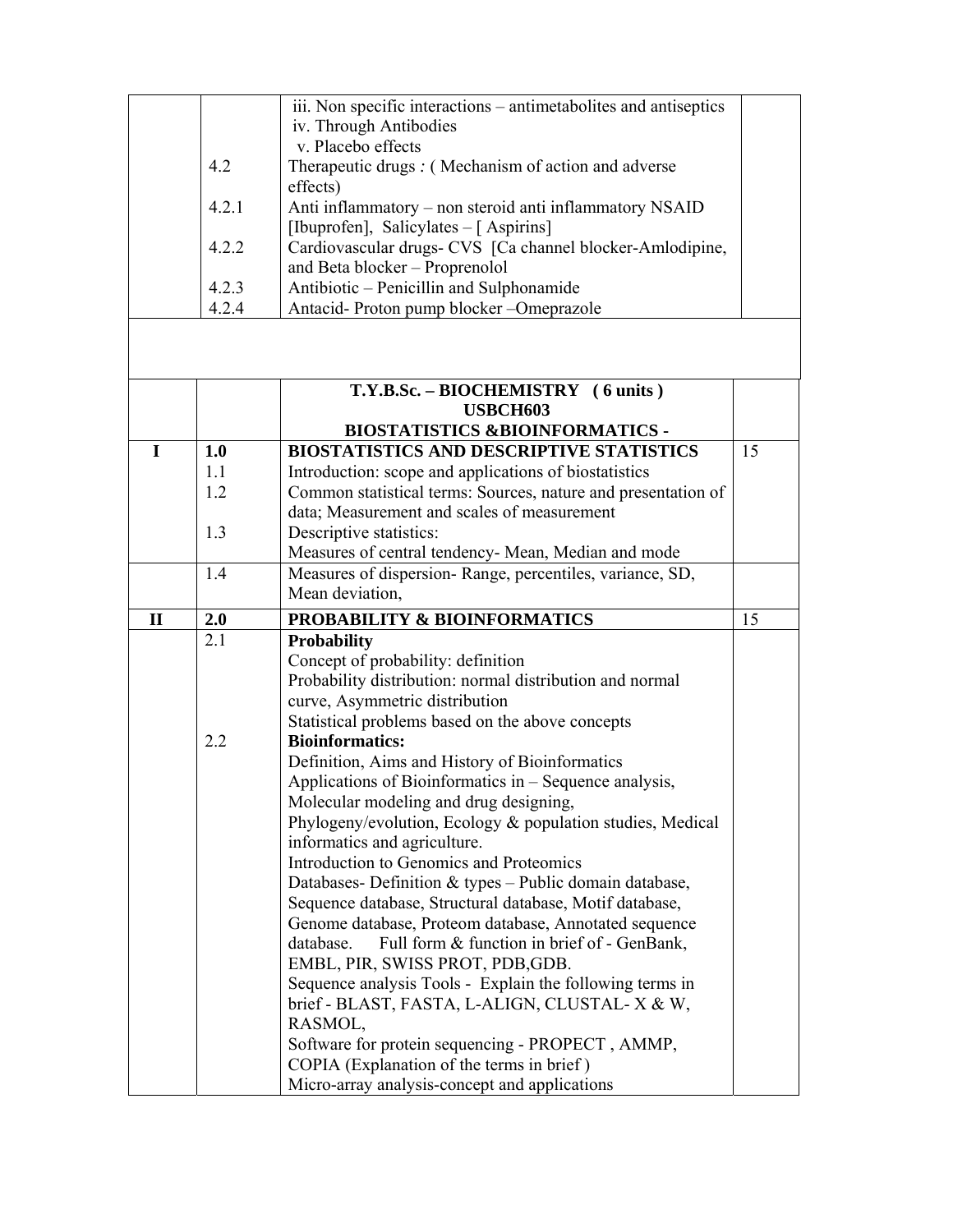| III       | <b>3.0</b><br>3.1<br>3.2<br>3.3<br>3.4 | <b>HYPOTHESIS TESTING</b><br>- Introduction; Single population mean, difference between<br>population means<br>Type I and Type II errors,<br>One-tailed and two tailed tests<br>Z-test | 15 |
|-----------|----------------------------------------|----------------------------------------------------------------------------------------------------------------------------------------------------------------------------------------|----|
| $\bf{IV}$ | 4.0<br>4.1<br>4.2                      | Statistical problems based on the above concepts<br><b>HYPOTHESIS TESTING</b><br>t-test- Paired and unpaired<br>Chi-square<br>Statistical problems based on the above concepts         | 15 |

|              |       | T.Y.B.Sc. - BIOCHEMISTRY (6 units)                                     |    |
|--------------|-------|------------------------------------------------------------------------|----|
|              |       | USBCH604-S                                                             |    |
|              |       | <b>IMMUNOLOGY &amp; PATHOPHYSIOLOGY-II</b>                             |    |
| I            | 1.0   | Antigen-Antibody interactions & Complement system                      | 15 |
|              | 1.1   | Antigen-Antibody interactions:                                         |    |
|              | 1.1.1 | Forces involved, antibody affinity, antibody avidity.                  |    |
|              | 1.1.2 | Precipitation reactions - Oudins, Ouchterlony                          |    |
|              | 1.1.3 | Agglutination reactions: Blood typing, bacterial agglutination,        |    |
|              |       | Passive agglutination, agglutination inhibition, Coomb's test.         |    |
|              |       | Immunoelectrophoresis;                                                 |    |
|              | 1.1.4 | Principles of Radioimmunoassay, ELISA,                                 |    |
|              | 1.1.5 | Immunofluorescence                                                     |    |
|              | 1.2   | Complement                                                             |    |
|              | 1.2.1 | Components of complement;                                              |    |
|              | 1.2.2 | Complement activation $-$ Classical $\&$ alternate pathway;            |    |
|              |       | formation of membrane attack complex.                                  |    |
|              | 1.2.3 | Biological consequences of complement activation.[in brief]            |    |
| $\mathbf{I}$ | 2.0   | Major histocompatibility complex & Transplant                          | 15 |
|              |       | immunology                                                             |    |
|              |       |                                                                        |    |
|              | 2.1.  | Major histocompatibility complex :                                     |    |
|              | 2.1.1 | MHC polymorphism & organization of MHC genes-classI &                  |    |
|              |       | class II ; Cellular distribution & structure of class I & II molecules |    |
|              |       | ; Self MHC restriction of Tcells.                                      |    |
|              | 2.1.2 | Role of antigen presenting cells.                                      |    |
|              | 2.2   | Transplant immunology:                                                 |    |
|              |       | Types of transplant ; immunological basis of allograft rejection.      |    |
|              | 2.3   | Autoimmunity: Organ specific -Myasthenia gravis;                       |    |
|              |       | Systemic - Rheumatoid arthritis                                        |    |
|              |       | (immunological basis of these autoimmune diseases)                     |    |
| III          | 3.0   | <b>Virology &amp; AIDS</b>                                             | 15 |
|              | 3.1   | <b>General Structure of Virus</b>                                      |    |
|              | 3.2   | Structure and mechanism of replication in:                             |    |
|              |       | 1. Vaccinia                                                            |    |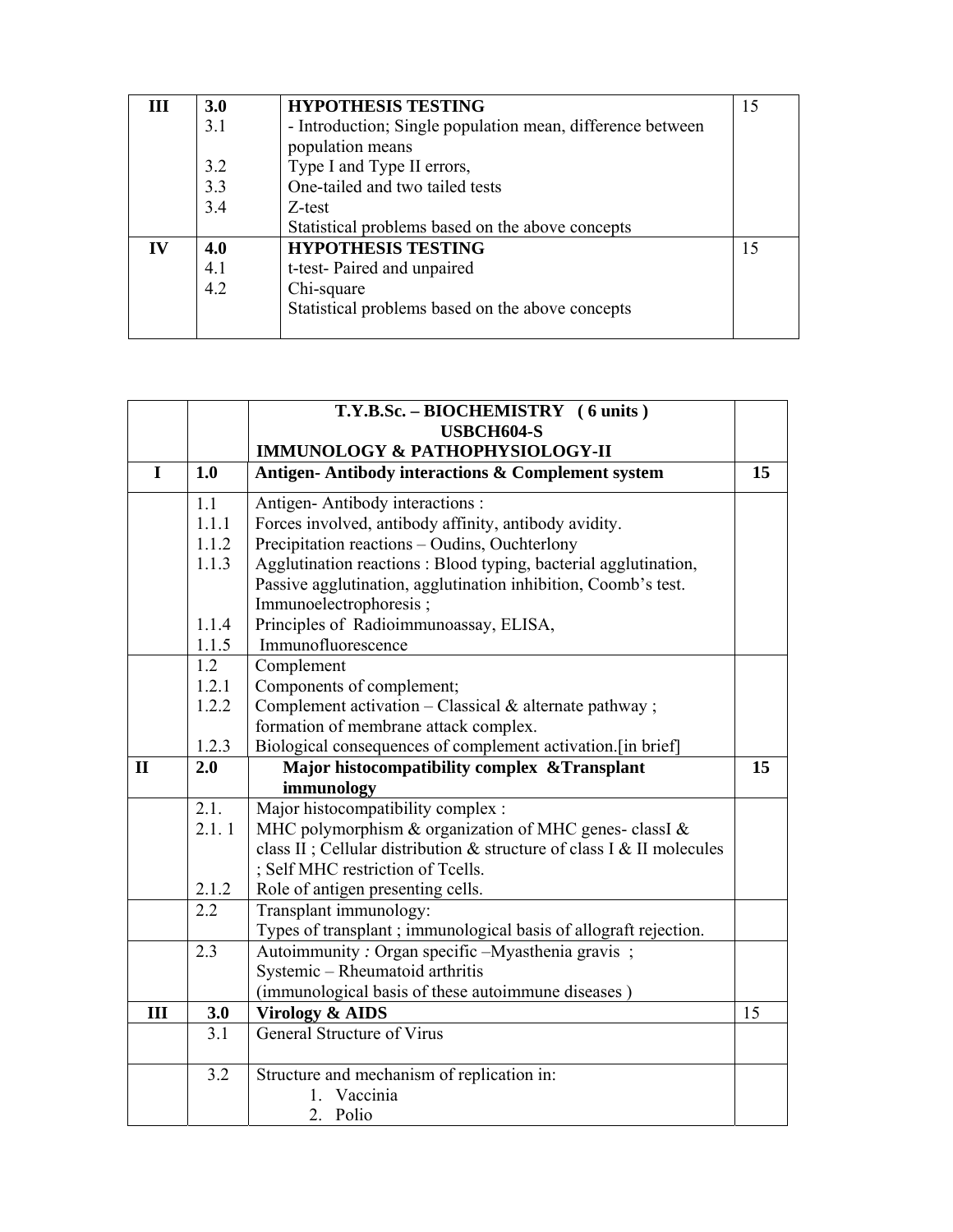|           |     | 3. Influenza                                |    |
|-----------|-----|---------------------------------------------|----|
|           | 3.3 | AIDS:                                       |    |
|           |     | Structure and genetics basis of AIDS virus. |    |
|           |     | Replication of AIDS Virus.                  |    |
|           |     | Symptoms and Causes of AIDS.                |    |
|           |     | AIDS Therapy.                               |    |
| $\bf{IV}$ | 4.0 | <b>Endocrine Diseases &amp; Ageing</b>      | 15 |
|           | 4.1 | Endocrine diseases.                         |    |
|           |     | Diabetes mellitus.                          |    |
|           |     | Diabetes insipidus.                         |    |
|           | 4.2 | Ageing:                                     |    |
|           |     | Definition of ageing.                       |    |
|           |     | Molecular changes during ageing.            |    |
|           |     | Theories of Ageing.                         |    |
|           | 4.3 | Alzheimer's disease                         |    |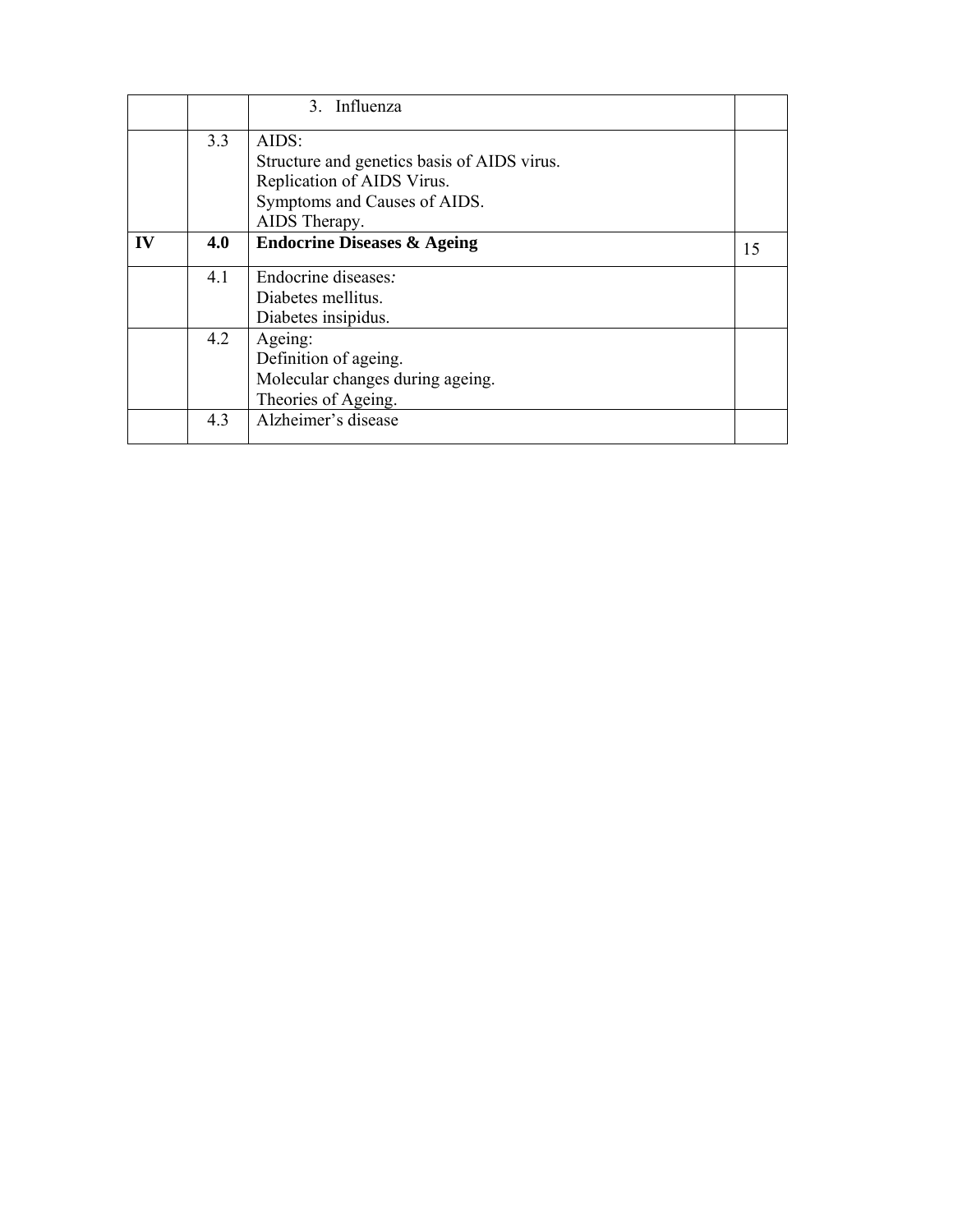### **PRACTICALS - SEMESTER VI**

#### **USBCHP07**

#### **P07 (601)**

- 1) Separation of amino acids by circular paper chromatography
- 2) Estimation of Ascorbic acid Iodometrically.
- 3) Determination of the optimum pH of Acid phospahatase / Urease.
- 4) Determination of the Km of Acid phospahatase / Urease..
- 5) Estimation of lactose by Cole's ferricyanide method
- 6) Estimation of glucose Iodometrically

#### **Demonstration Experiments**

Separation of plant pigments/ Oils by Thin Layer Chromatography

#### **P07 (602)**

- 1) Estimation of fluoride in water by the Alizarin red method
- 2) Determination of the Dissolved Oxygen content of water/effluent by the Winkler's Iodometric method - Azide modification.
- 3) Determination of the Biological Oxygen Demand of water/effluent
- 4) Determination of the acidity and alkalinity of water/ effluent.
- 5) Estimation of  $CaCO<sub>3</sub>$  of soil Bromothymol Blue method
- 6) Immunoprecipitation reaction of antigen and antibody.
- 7) Diagnostic test for typhoid Widal Qualitattive
- 8) Diagnostic test for typhoid Widal Quantitative

#### **USBCHP08**

#### **P08 (603)**

- 1) Estimation of protein by the Folin-Lowry method.
- 2) Estimation of iron by Wong's method.
- 3) Monograph of acetyl salicylate ( identification, assay and purity as per IP)
- 4) Monograph of sucrose (identification, assay and purity as per IP)

#### **Demonstration Experiments**

**1.** Separation of serum proteins by PAGE

#### **P08 (604)**

- 1) Biostatistics Problems
- 2) Isolation of RNA yeast / liver
- 3) Isolation of casein from milk.
- 4) Estimation of RNA by Orcinol method.

#### **Demonstration Experiment**

- **1)** Isolation of plasmids
- 2) Agarose gel electrophoresis
- 3) Chromosomal DNA and Plasmid DNA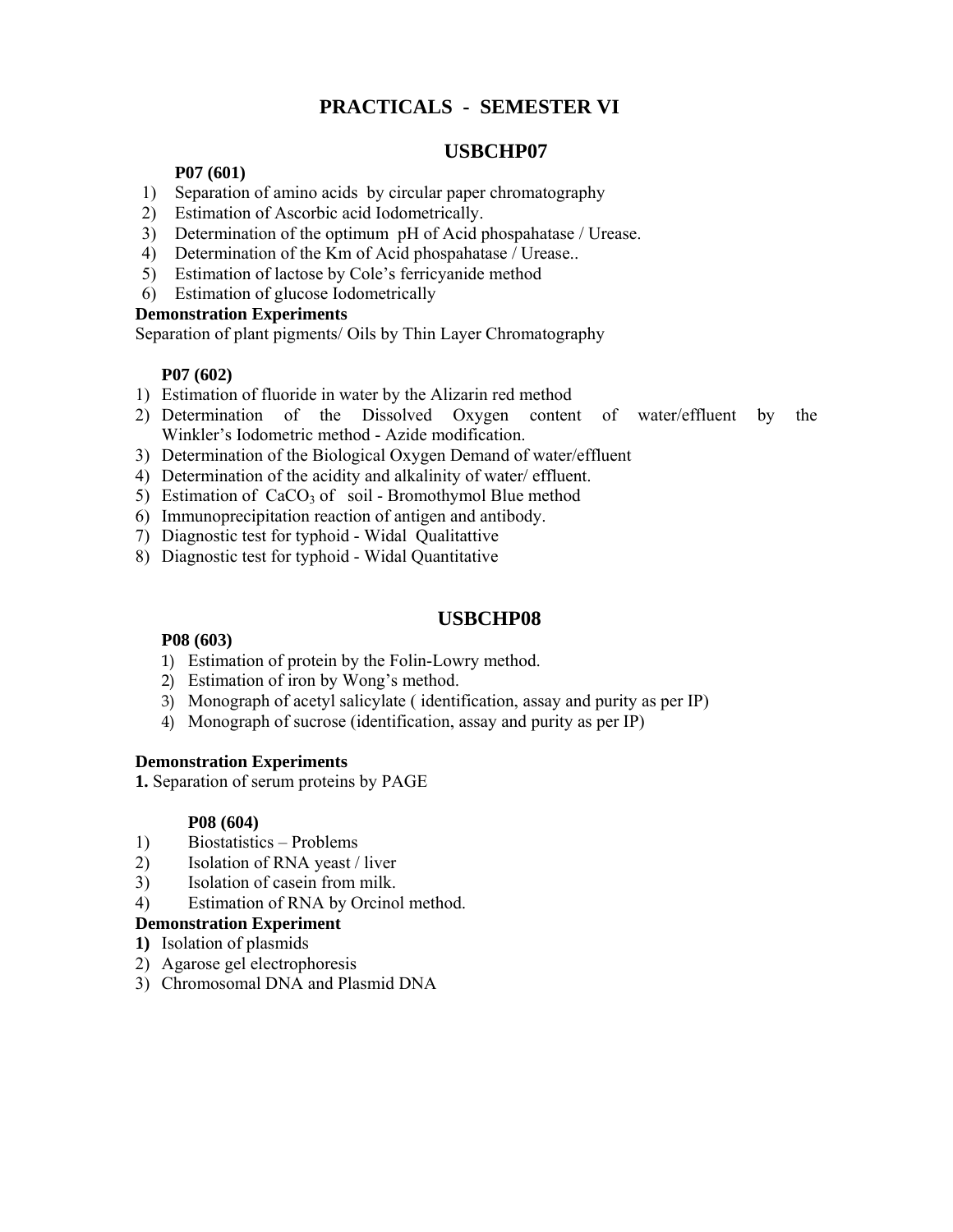#### **SCHEME OF EXAMINATION**

Biochemistry, as an interdisciplinary subject, consists of 06 (Six) Units of T.Y.B.Sc. carrying 400 marks in Sixth Semester, as follows :

| <b>THEORY:</b>               |                                                         |                                        |                                             |                              |
|------------------------------|---------------------------------------------------------|----------------------------------------|---------------------------------------------|------------------------------|
| <b>COURSE</b><br><b>CODE</b> | <b>Title of Paper</b>                                   | <b>Internal</b><br>Assessment<br>marks | Semester end<br><b>Examination</b><br>marks | <b>Total</b><br><b>Marks</b> |
| USBCH601                     | <b>METABOLISM &amp;</b><br><b>ANALYTICAL TECHNIQUES</b> | 40                                     | 60                                          | 100                          |
| USBCH602                     | <b>NUTRITION &amp;</b><br>PHARMACOLOGY                  | 40                                     | 60                                          | 100                          |
| USBCH603                     | <b>BIOSTATISTICS</b><br><b>&amp;BIOINFORMATICS</b>      | 40                                     | 60                                          | 100                          |
| USBCH604                     | <b>IMMUNOLOGY &amp;</b><br><b>PATHOPHYSIOLOGY</b>       | 40                                     | 60                                          | 100                          |
|                              | <b>TOTAL</b>                                            |                                        |                                             | 400                          |

| <b>PRACTICALS:</b> |                         |                           |  |  |
|--------------------|-------------------------|---------------------------|--|--|
| <b>COURSE CODE</b> | <b>Marks per course</b> | <b>Total per semester</b> |  |  |
| USBCHP07           | 100                     |                           |  |  |
| USBCHP08           | 100                     |                           |  |  |
| <b>TOTAL</b>       |                         | 200                       |  |  |

#### **PRACTICALS: SEMESTER VI**

#### **Day I** Total Marks 100

Separation of mixtures using chromatography (P-I) (20 marks) + Enzymology (P-I) (30 marks) + Immunology (P-II) (10 marks) + Volumetry (P-II) (20 marks) + + Journal\* (P-I) (05) + Journal\* (P-II)  $(05) +$  Viva (P-I)  $(05) +$  Viva (P-II)  $(05)$ 

#### **Day II** Total Marks 100

Biostatistics (P-IV) (20 marks) + Monograph (P-III) (20 marks) + Colorimetry (P-III) (20 marks) + An isolation (P-IV)  $(20 \text{ marks}) + \text{Journal*} (P-III) (05) + \text{Journal*} (P-IV) (05) + \text{Viva} (P-III) (05) + \text{Viva}$ (P-IV) (05)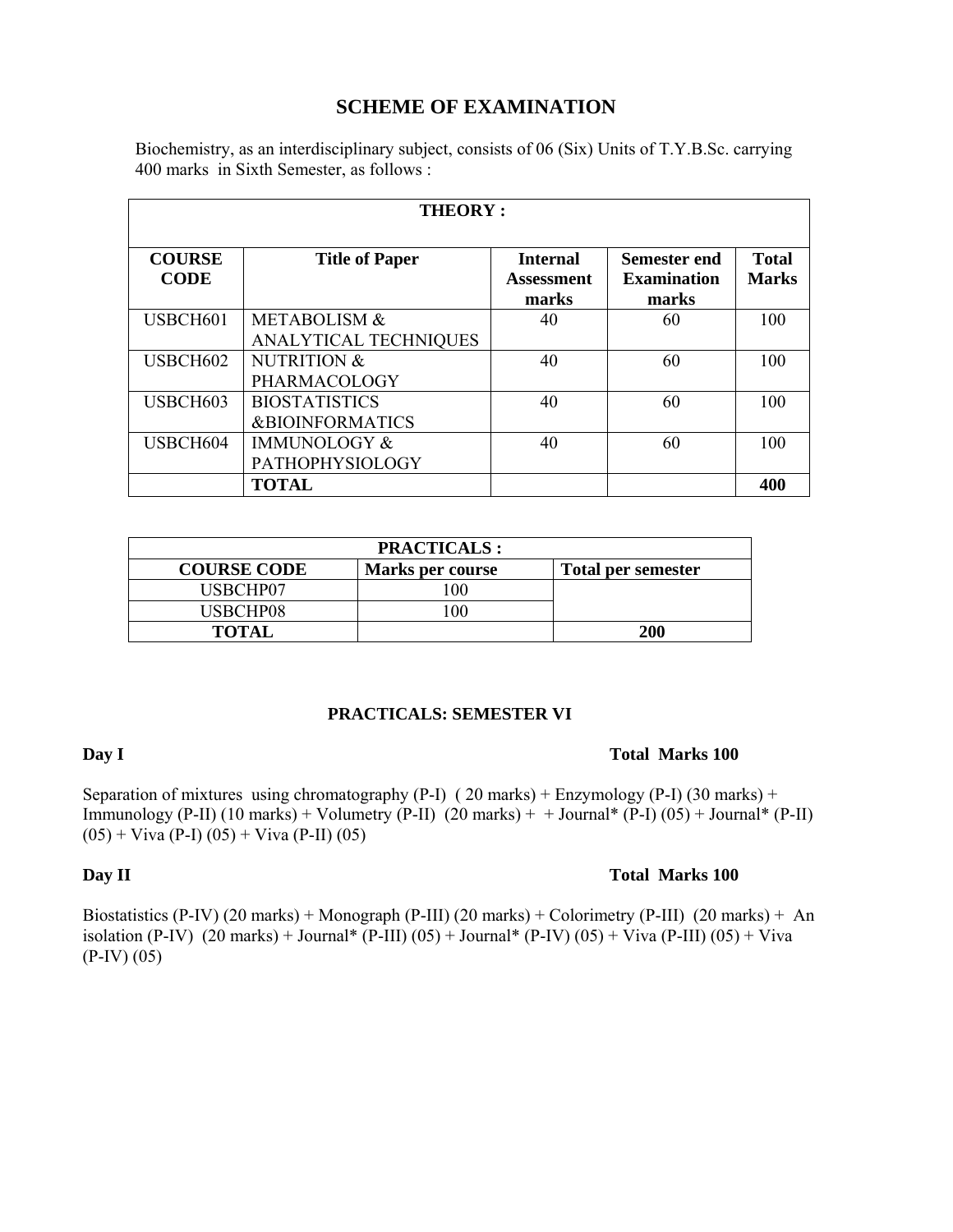#### **Scheme of Examination for practical of SemIV**

- 1. The Sem VI practical examination shall be conducted by the University of Mumbai
- 2. There shall be 02 (Two) external examiners appointed by the University from the panel of approved examiners
- 3. Duration for the Practical examination for Sem VI
	- a) Two days of 02 sessions on each day
	- b) Total no. of sessions  $= 04$
	- c) Each session : 3 ½ hours.
	- d) Morning session : 09.00 am to 12.30 am Afternoon session : 01.00 pm to 04.30 pm.

\*Candidate without duly certified journals SHALL NOT be allowed to appear for the University practical examination.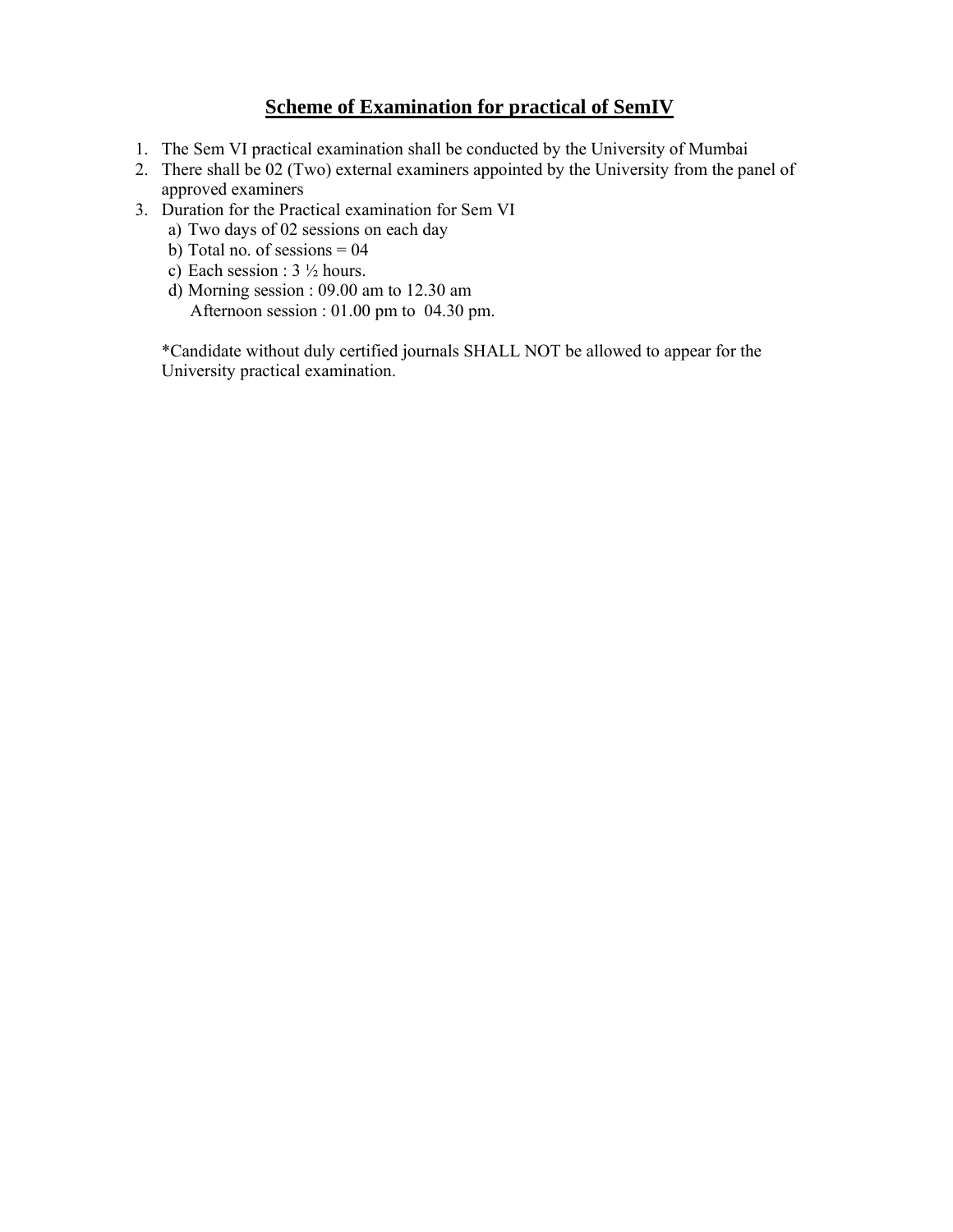#### **Scheme of Theory examination at TYBsc. (Sem V and Sem VI)**

- 1) Each theory paper shall carry 60 marks
- 2) Each theory paper shall be 2 1/2 hours duration
- 3) Each theory paper shall contain 05 questions of 12 marks each as follows:-
	- Q I : Based on Unit I
	- Q II : Based on Unit II
	- Q III : Based on Unit III
	- Q IV : Based on Unit IV
	- Q V : Based on Unit I to Unit IV
- **4)** Marking system for **Questions I to IV** 
	- Sub Q A : Attempt any one out of two ------- 02 marks each
	- Sub O B : Attempt any one out of two ------- 04 marks each
	- Sub Q C : Attempt any one out of two ------- 06 marks each

Sub Qs B & C may be further sub-divided into 2 marks x 2 and 3 marks x 2 if necessary.

**5)** Marking system for **Questions V** 

Q no V shall contain 08 sub-questions i.e

Two sub questions based on each of the units I to IV.

Each sub question shall carry 03 marks.

Sub  $Q$  (a) and Sub  $Q$  (b) : Based on Unit I

Sub  $Q$  (c) and Sub  $Q$  (d) : Based on Unit II

Sub  $Q$  (e) and Sub  $Q$  (f) : Based on Unit III

Sub  $Q(g)$  and Sub  $Q(h)$ : Based on Unit IV

Student shall attempt one sub question (a) **OR** (b) and(c) **OR** (d)and (e) **OR** (f)and (g) **OR** (h). Thus a student shall attempt a total of 04 sub questions carrying 03 marks each from Q No V.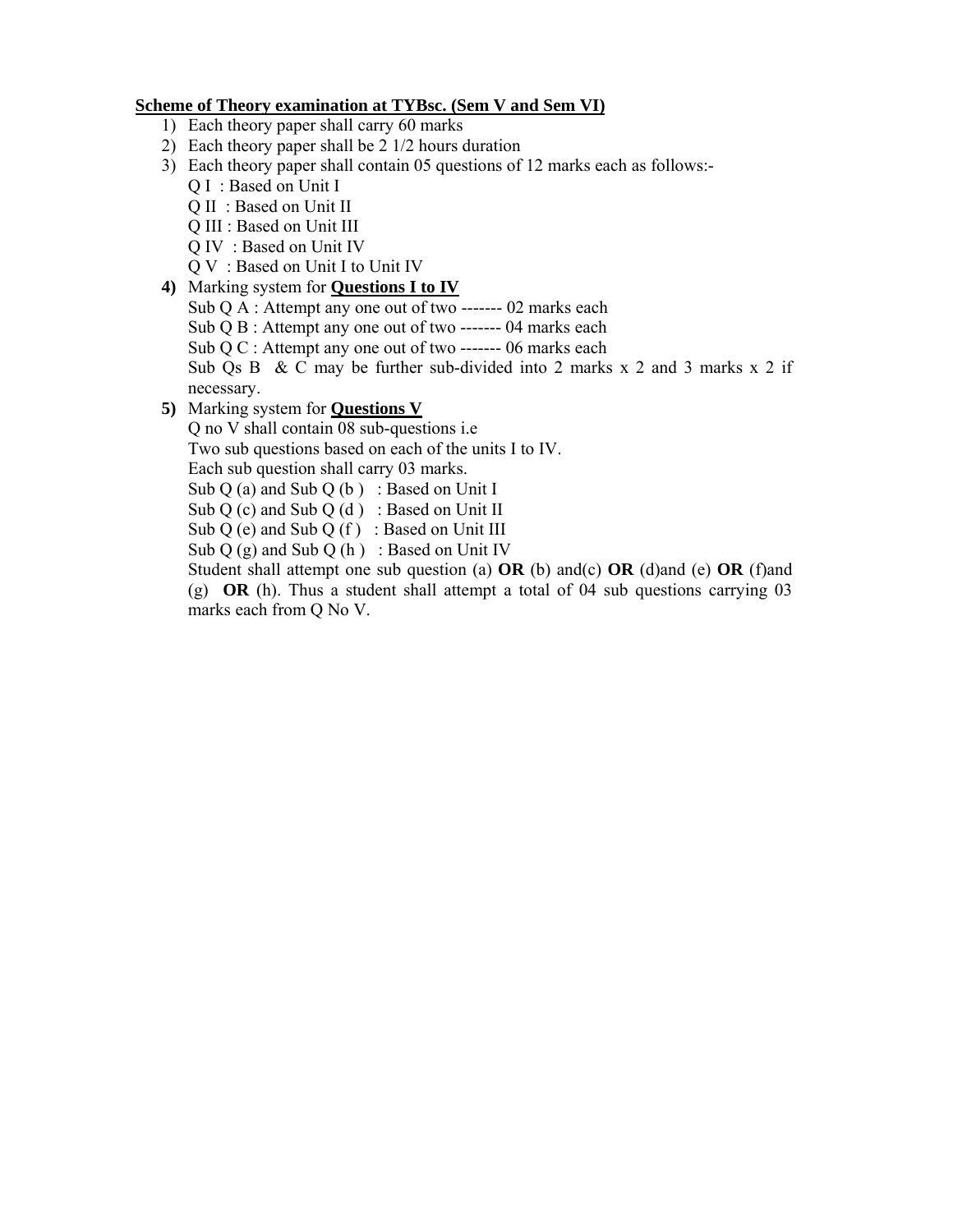### **Scheme of Examination for Third year Science Undergraduate**

External Examination 60% Internal Examination 40%

#### **1. Internal Examination for Theory:**

| Sr.<br>No. | <b>Particulars</b>                                                                                                         | <b>40 Marks</b> |
|------------|----------------------------------------------------------------------------------------------------------------------------|-----------------|
|            | ONE class test/case study / online examination to be conducted in the<br>given semester                                    | 20 Marks        |
|            | One assignment based on curriculum to be assessed by the teacher<br>concerned                                              | 10 Marks        |
|            | Active participation in routine class instructional deliveries                                                             | 05 Marks        |
| 4          | Overall conduct as a responsible learner, communication and leadership<br>qualities in organizing related academic actives | 05 Marks        |

#### **2.For Courses with Practical: There will not be any Internal Examination for practicals**

#### **3.External Examination for practicals:**

| Sr.<br>No. | Particulars for External Practical Examination                        |          | <b>Marks</b> |
|------------|-----------------------------------------------------------------------|----------|--------------|
|            | Particulars for External Practical Examination Semester End Practical |          | 100 Marks    |
|            | Examination                                                           |          |              |
|            | Laboratory Work                                                       | 40 Marks |              |
|            | Journal                                                               | 10 Marks |              |
|            | Viva                                                                  | 10 Marks |              |